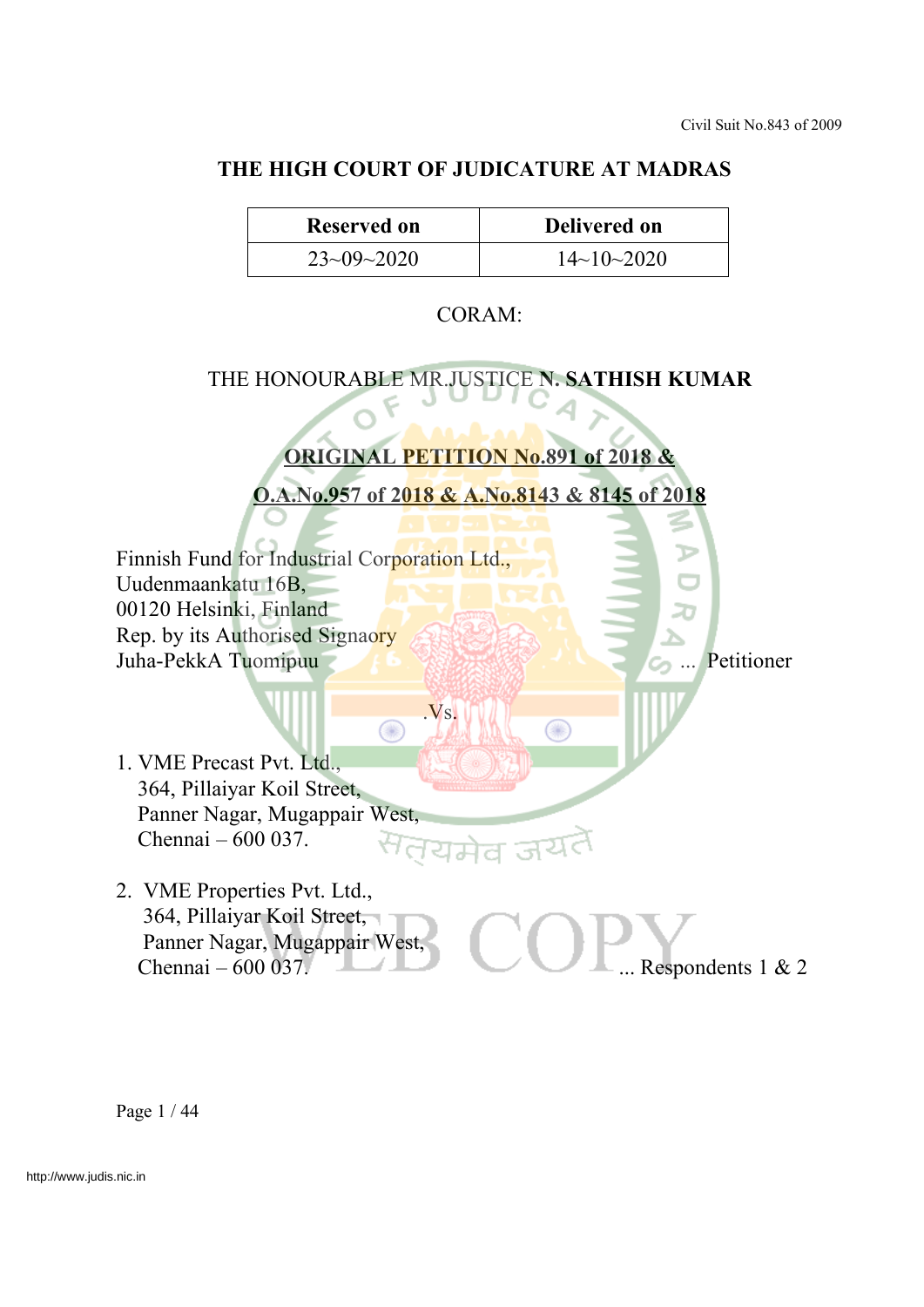3. Alchemist Asset Reconstruction Company Limited, A-270, First to Second Floor, Defence Colony, New Delhi – 110 024. Rep. by its Resolution Manager ... Respondent No. 3/Intervenor

 [Third respondent impleaded a per Order dated 03.01.2020 in A.No.5214 of 2019]

**Prayer:** Petitions filed under sections 47 - 49 of the Arbitration and Conciliation Act,. 1996 praying

a. that the Award dated 16.09.2015, be deemed to be a decree of this Court.

b. That this Court pronounce judgment according to the Award dated 16.09.2015, made and published by the Arbitration Institute of Finland Chamber of Commerce and direct the respondents to pay to the petitioner a sum of EUR 372.063.97 and USD 6.332.571.50 [calculated as on 31.08.2018 and detailed at paragraph 25 above] along with further interest as would continue to apply till the date of realisation of the monies [Convertible at the exchange rate as on the date of the award is finally considered as a decree of this Court and all appeals including any special leave petition (if any) filed against order of enforcement] are dismissed.

c. That the respondents be ordered and decreed to pay the petitioner the 스러커의 작 costs of this petition.

For Petitioner : Mr. Satish Parasaran (SC) for Mr.P.Giridharan Mr.S.Santhosh Mr.Arjun Gupta

Page 2 / 44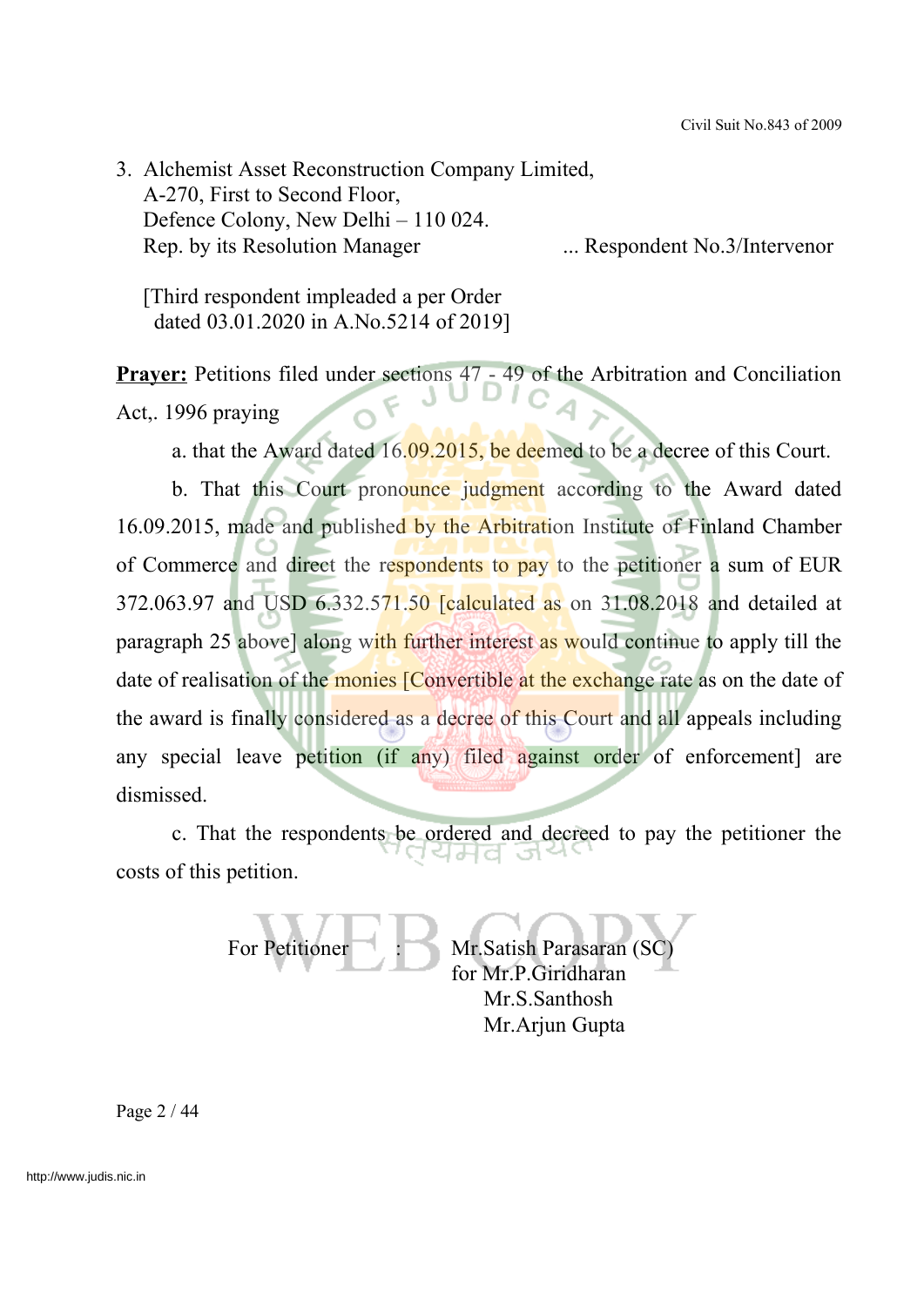For respondents : Mr.P.S.Raman (SC) for Jayesh B.Dolia for M/s.Aiyar & Dolia for R1 & R2

Mr.K.Harishankar for R3

### **O R D E R**

This original petition has been filed for enforcement of the foreign award dated 16.09.2015 passed by the arbitrator against the first and second respondents.

2. Brief facts leading to filing of this original petition is as follows :

The petitioner being a lender by a loan agreement dated 06.06.2009 with the first respondent, advanced a loan to the tune of US\$ 4,000,000.00/-. The above loan advanced is not only on the basis of the loan agreement but also the subsequent three amendments dated 07.07.2009, 26.08.2019 and 15.10.2012 respectively. The second respondent signed the guarantee deed on 27.08.2009 in favour of the petitioner for the sum of Rs.4,214 269.12. After three years of the loan agreement, it appears that the inter creditor agreement dated 29.03.2012 came to be executed between the petitioner herein and the UCO bank. The UCO Bank was now assigned itself to the intervenor namely Alchemist. As the amount has not been paid pursuant to the loan agreement and the guarantee deed executed by Page 3 / 44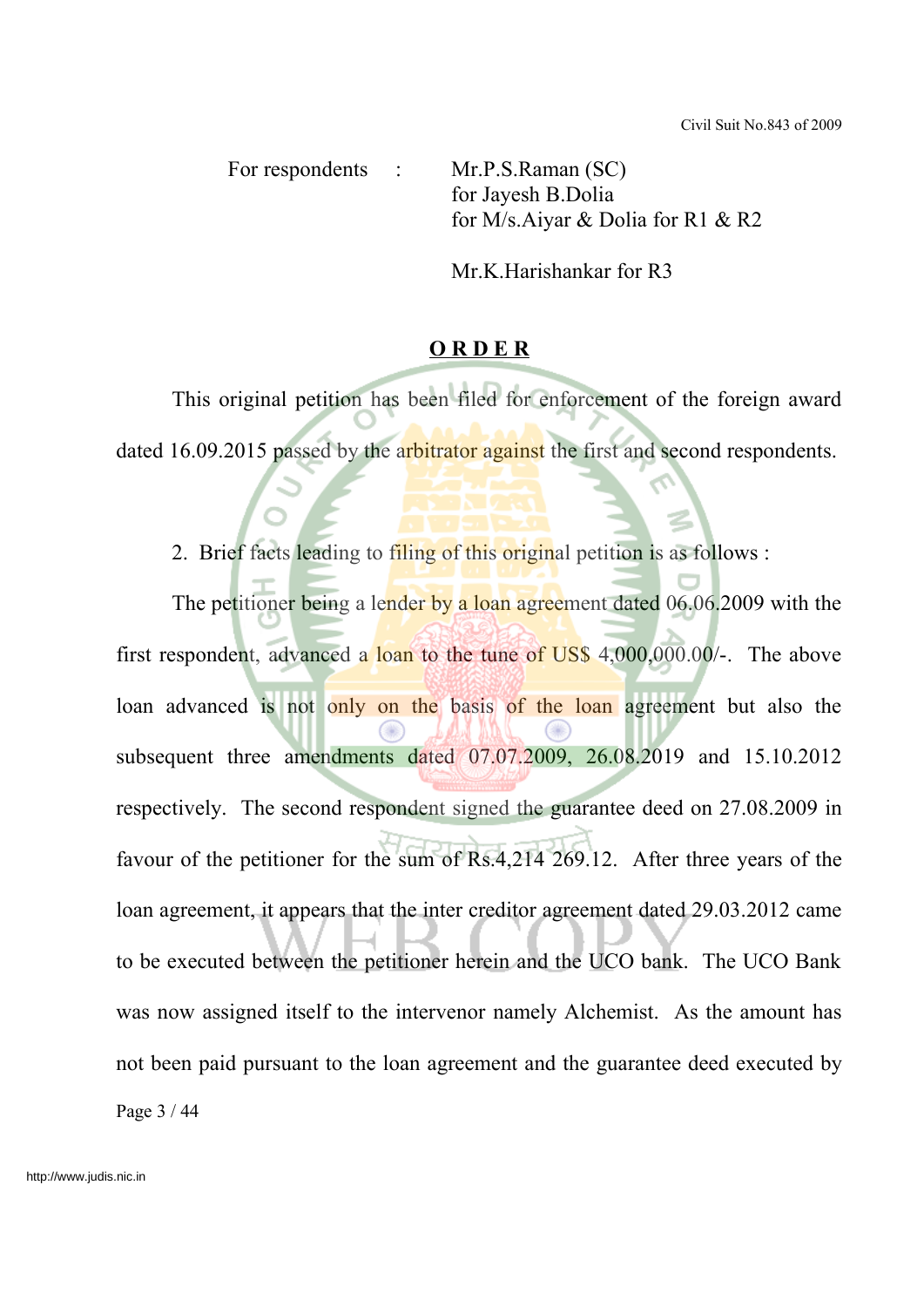the first and second respondents, the arbitration process commenced at Finland. The sole arbitrator has passed an award dated 16.09.2015 after full contest. Now this application has been filed to enforce the foreign award.

3. In the present application, the intervenor filed an impleading petition. However, this Court by its Order dated 03.01.2020, permitted them to be heard as an intervenor alone without impleading it as the third respondent in the main original petition. However, it is given a right of audience and also held that Alchemist, intervenor cannot take out any interlocutory application and make any other prayer in the main original petition. Similarly, Alchemist have no right to prefer an appeal.

4. In the application filed for enforcement of the foreign award, the main contention of the first respondent in the counter affidavit is that the award is unenforceable since the respondents are not able to present their case as they are not given an opportunity for an oral hearing before the arbitrator. The award has not yet become binding on the parties as appeal is pending before the Supreme Court of Finland. The enforcement of the award would be contrary to the public

 $\bigcirc$ 

 $\bigcirc$ 

Page 4 / 44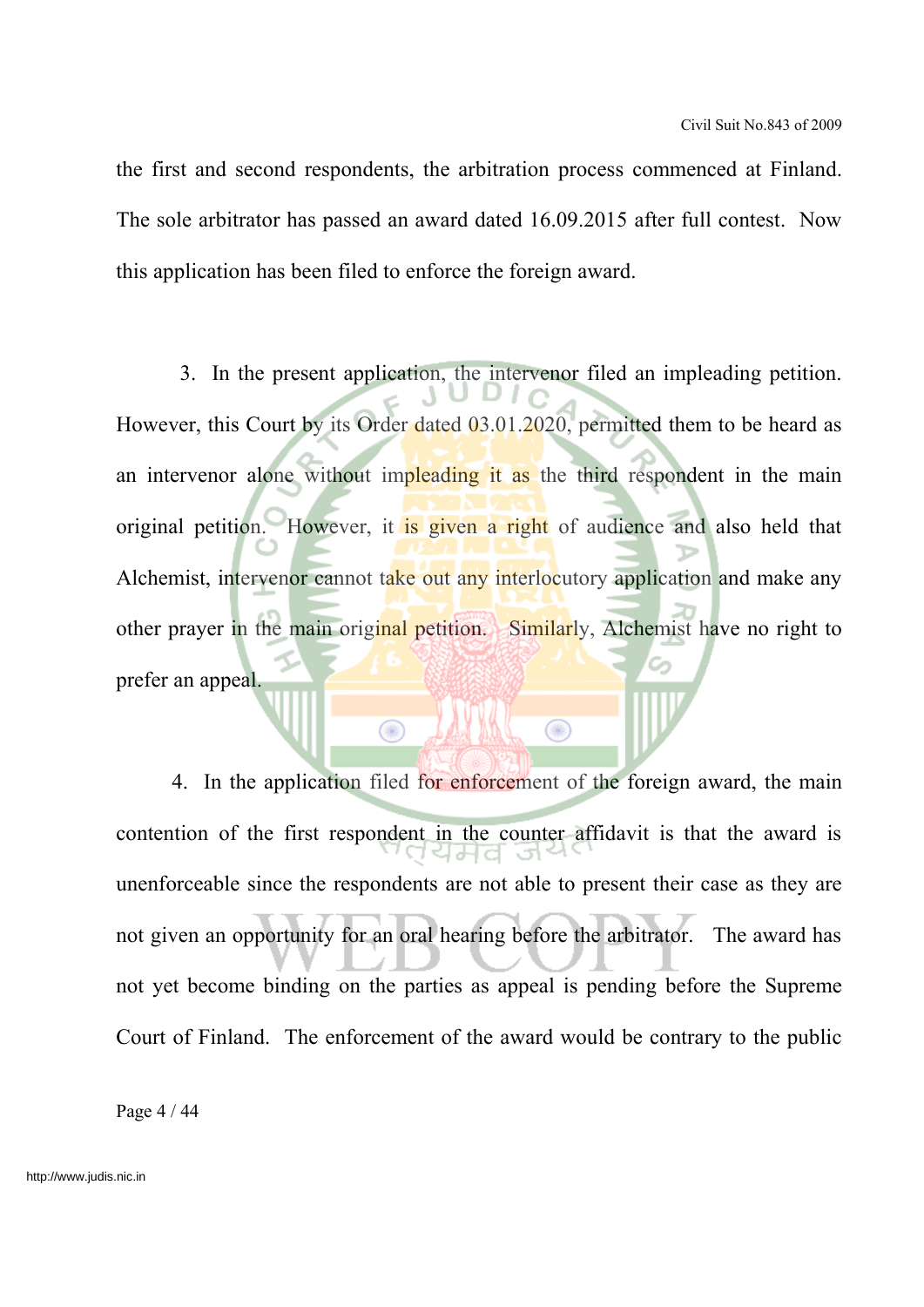policy as no sufficient opportunity was given to the respondents to put forth their case before the arbitrator. Due to change of clauses in the various agreements entered into between the petitioner and the respondents, the place and law for arbitration has been changed to India and Courts in Chennai. In nutshell, it is its contention that due to subsequent execution of various agreements, obligation of the parties shall be borne by the laws of India and not in Finland and the Courts at Chennai, India will alone have jurisdiction. It is his further contention that on the date of the hypothication agreement dated 26.08.2009, the loan agreement contained an arbitration clause and in view of the inconsistency between the provisions of the inter creditor agreement, finance documents, security trustee agreement, the provisions of the Inter Creditor Agreement shall prevail. As per the Inter Creditor Agreement the Courts and Tribunals at Chennai in India shall have exclusive jurisdiction to settle any dispute which may arise out of or in connection with the inter creditor agreement. It is his further contention that the arbitrator has not given sufficient opportunity to present their case. Oral hearing also not been granted. The petitioner has not produced the witness to prove their claim. Hence, the award passed is against the public policy of India. The second respondent executed the guarantee deed indicating that any dispute that may arise

Page 5 / 44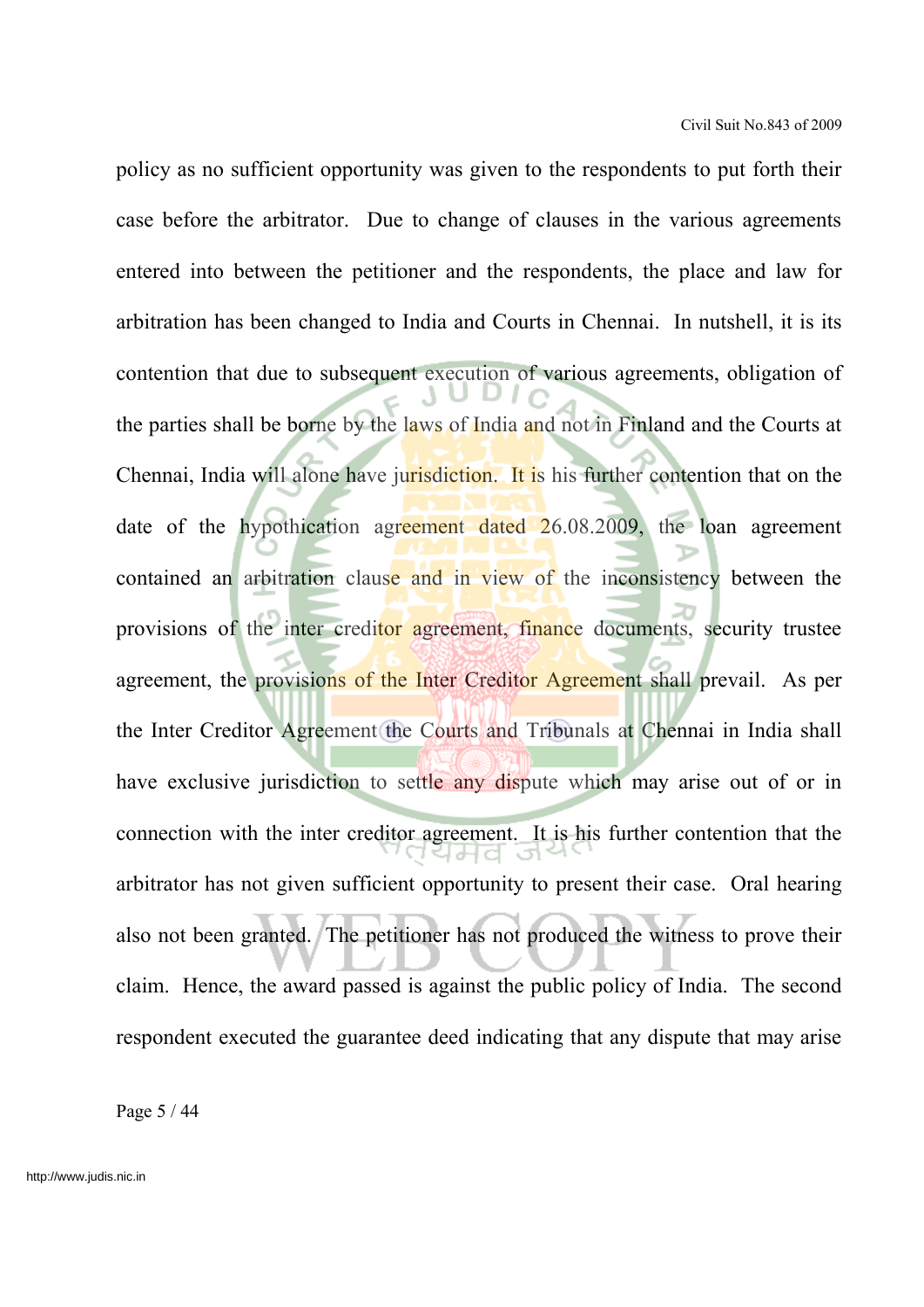jurisdiction lies in the Finnish Court. Hence, the arbitration conducted by the sole arbitrator is not according to law. Hence, prayed for dismissal of this petition.

5. The second respondent filed a counter submitting that the guarantee deed executed between the parties is governed by the laws in Finland. As per the said agreement, the lender shall have the right to bring any claims based on the Guarantee and any disputes that may arise into Finnish Courts, in the first instance and the District Court of Helsinki for consideration and decision. Further the arbitrator exceeded the jurisdiction vested with the District Court has usurped the power of District Court of Helsinki. Further, the Arbitration Award relied upon the petitioner had not reached finality. Hence, prayed for dismissal of this petition.

## सतयमेव जयते

6. The learned Senior Counsel Mr.P.S.Raman appearing for the first respondent submitted that the loan agreement and other agreements are executed between the parties and the subsequent agreements executed in connection with the same loan transaction clearly show that Indian Laws are applicable to the

Page 6 / 44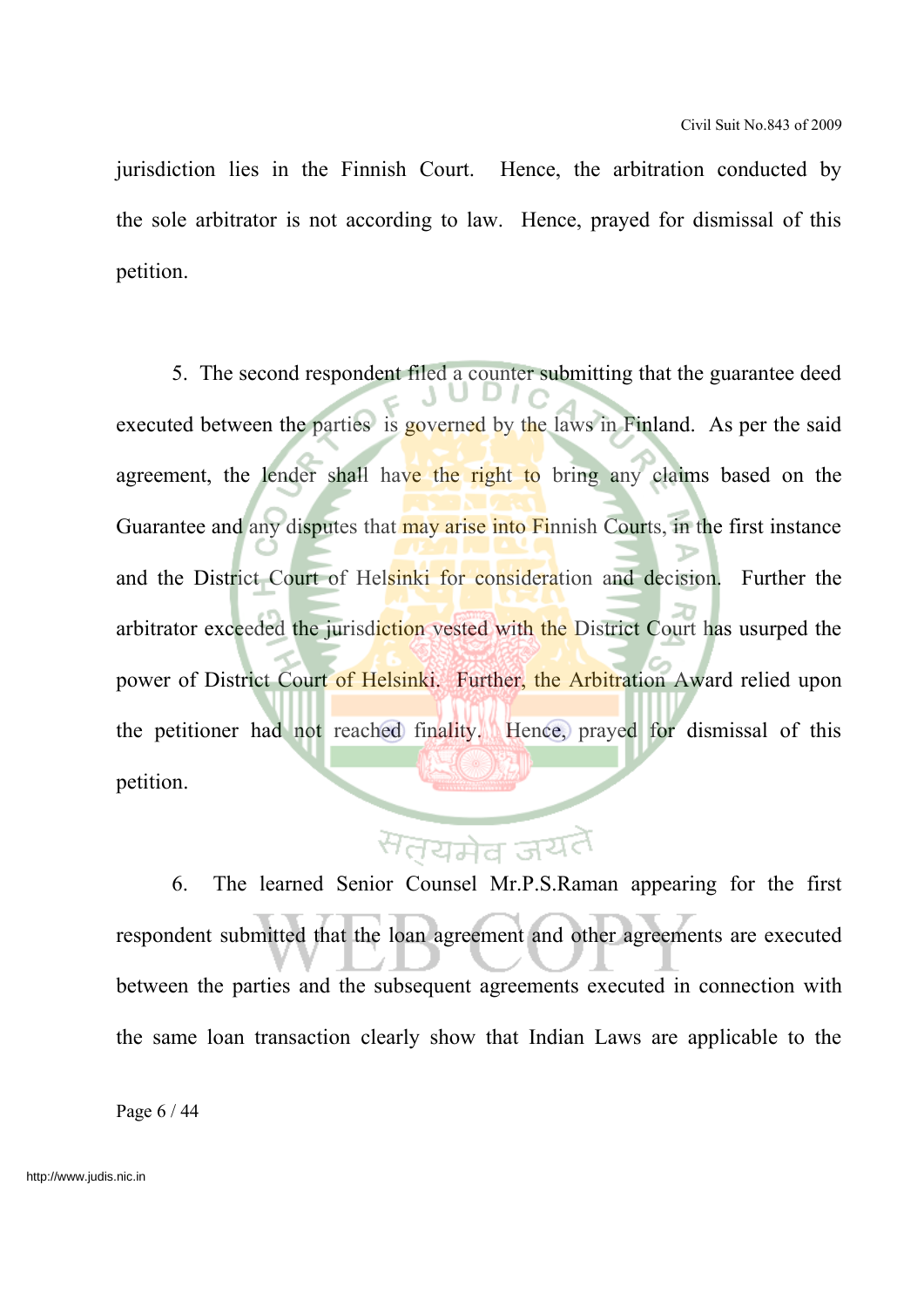arbitration and the Courts in Chennai will have exclusive jurisdiction. It is his contention that the inter creditor agreement executed by the UCO Bank and the assignor of the intervener makes it very clear that only the tribunal at Chennai in India shall have exclusive jurisdiction in connection with the above agreement dated 29.03.2012. Further, the clauses 1, 2, of the same agreement also indicate that in case of any inconsistency between the provisions of the Inter creditor agreement and the financing documents, the security trustee agreement, the provisions in the inter creditor agreement shall prevail. Similarly, the clauses in the security trustee agreement executed between the first respondent and the petitioner and UCO bank, clearly indicate that all the terms and references used in this agreement and which are defined or construed in the facility agreement but are not defined or construed in this agreement shall have the same meaning and construction given to such terms and references by the inter creditor agreement. Hence, it is his contention that since all the parties have entered into such agreement at a later point of time, only the inter creditor agreement will prevail over. Hence, the governing law of India is applicable and the Courts in Chennai shall have exclusive jurisdiction. The deed of hypothication deals with the similar provision. The learned arbitrator has failed to consider the objection as to the

Page 7 / 44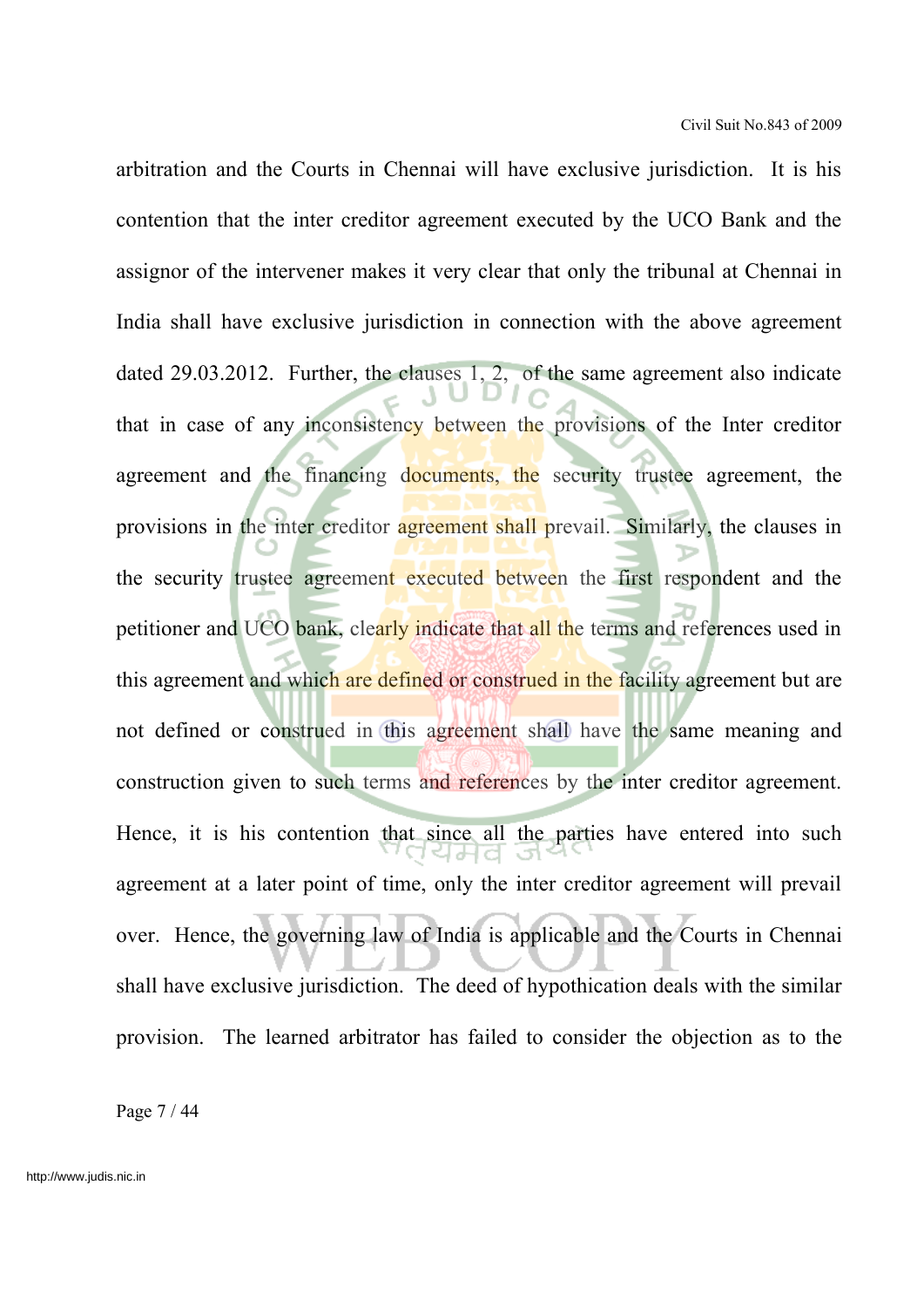jurisdiction and the respondent in fact sought time for arguing the preliminary issue and opportunity has not been given by the arbitrator. Having rejected the jurisdiction issue, the Award has been passed within one week and no proper opportunity was given to the respondent. Whereas in the appeal filed as against the award in the District Court, evidence was taken and the personal hearing has not been given as to the jurisdiction. Hence, it is his contention that the parties are denied the principles of natural justice. Personal hearing as to the jurisdiction has not been given. Opportunity to cross examination of the witness has also not been given. If the opportunity was given, before the arbitral tribunal, the nature of the documents executed by the parties would have been produced which would have enlightened the arbitrator to arrive at a right conclusion that Finland Courts have no jurisdiction to entertain the claim. In support of his contentions, he relied on the following judgments :

**Ssangyong Engineering and Construction Company Limited Vs. National Highways Authority of India (NHAI)** reported in **2019 (15) Supreme Court Cases 131**

**Renusagar Power Co. Ltd., Vs. General Electric Co. with Civil Appeal No.379 of 1992 General Electric Co., Vs. Renusagar**

Page 8 / 44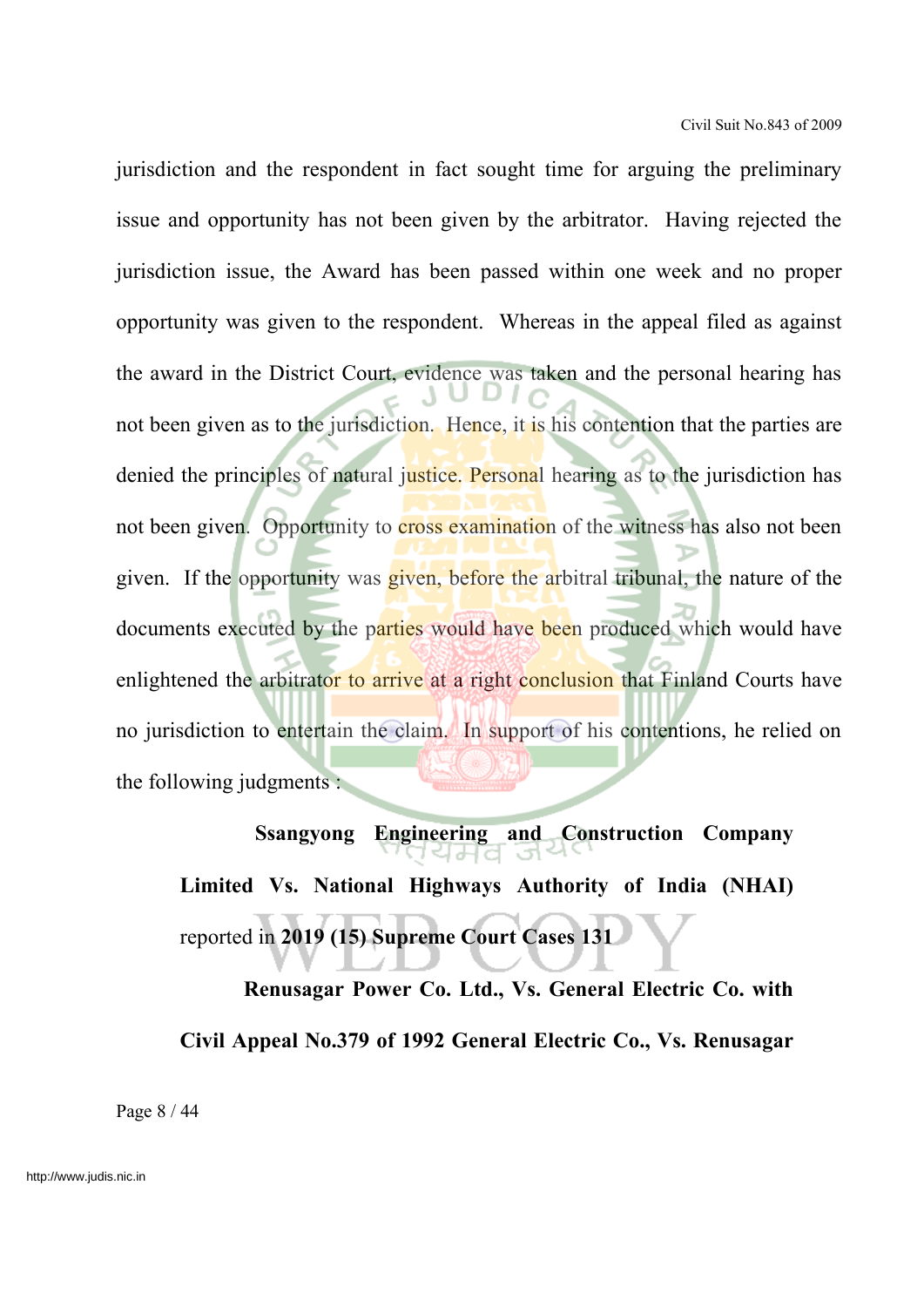**Power Co. Ltd.** reported in **1994 Supp (1) Supreme Court Cases 644**

**Automotive Tyre Manufacturers Association Vs. Designated Authority and others** reported in **2011 (2) Supreme Court Cases 258** JUDI

**S.N.Prasad, Hittek Industries (Bihar) Limited Vs. Monnet Finance Limited and others** reported in **2011(1) Supreme Court Cases 320**

**Campos Brothers Farms Vs. Matru Bhumi Supply Chain Pvt. Limited and others** reported in **2019 SCC Online Del 8350**

7. Mr.Jayesh Dolia, learned counsel appearing for the second respondent adopting the arguments of the learned Senior Counsel P.S.Raman, appearing for the first respondent submitted that in the loan agreement the second respondent is not a party. The second respondent is a party only in the guarantee deed and in the guarantee deed, the arbitration clause is not provided. It is his further contention that if the guarantee deed indicate that any dispute that may arise within the jurisdiction of the Finland Court, in the first instance, the District Court of

Page 9 / 44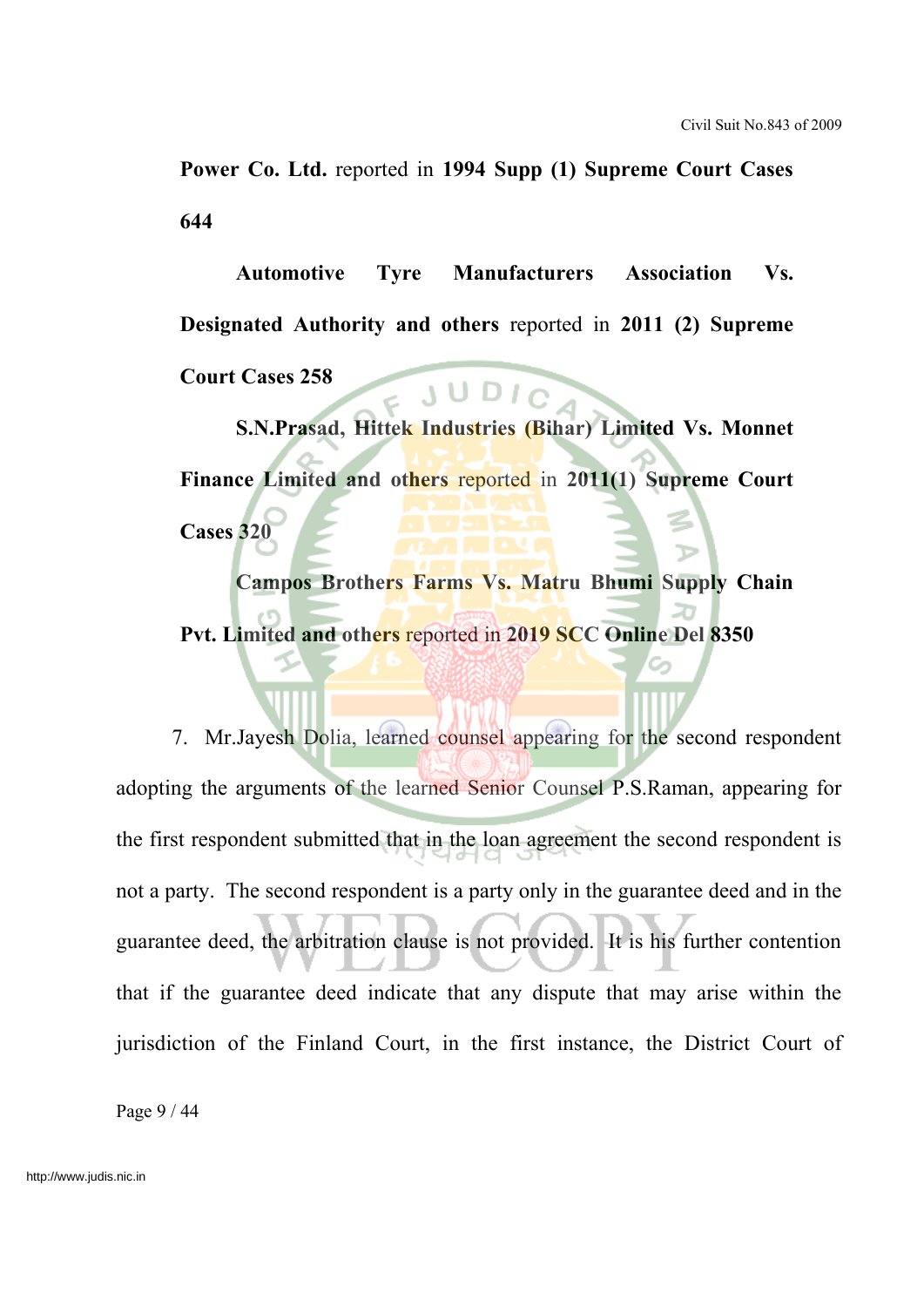Helsinki. Therefore the arbitration proceedings in Finland is not maintainable in the eye of law. The inter creditor agreement executed between the petitioner and the respondent will give jurisdiction only to the Courts at Chennai in India. The objections has also been taken by the respondent as early as on 24.07.2014 with regard to the jurisdiction before the arbitrator.

8. Mr. Harishankar, learned counsel appearing for the intervenor submitted that he as an assignor of UCO bank, the inter creditor agreement has been entered between the lender and the UCO Bank. The above document indicate that the lender has agreed to execute this agreement for the purpose of co-ordinating the exercise of their rights, powers and remedies in respect of the facilities under the Finance Documents and the security created or to be created under the security documents. The above documents makes it clear that if there is any inconsistency in the earlier agreements, the inter creditor agreement shall prevail over. The exclusive jurisdiction clause in the above agreement indicate that the tribunals in Chennai in India shall resolve the dispute in connection with the above agreement. It is his further contention that the security trustee agreement is also executed between the parties. It also makes clear that all the previous agreements

Page 10 / 44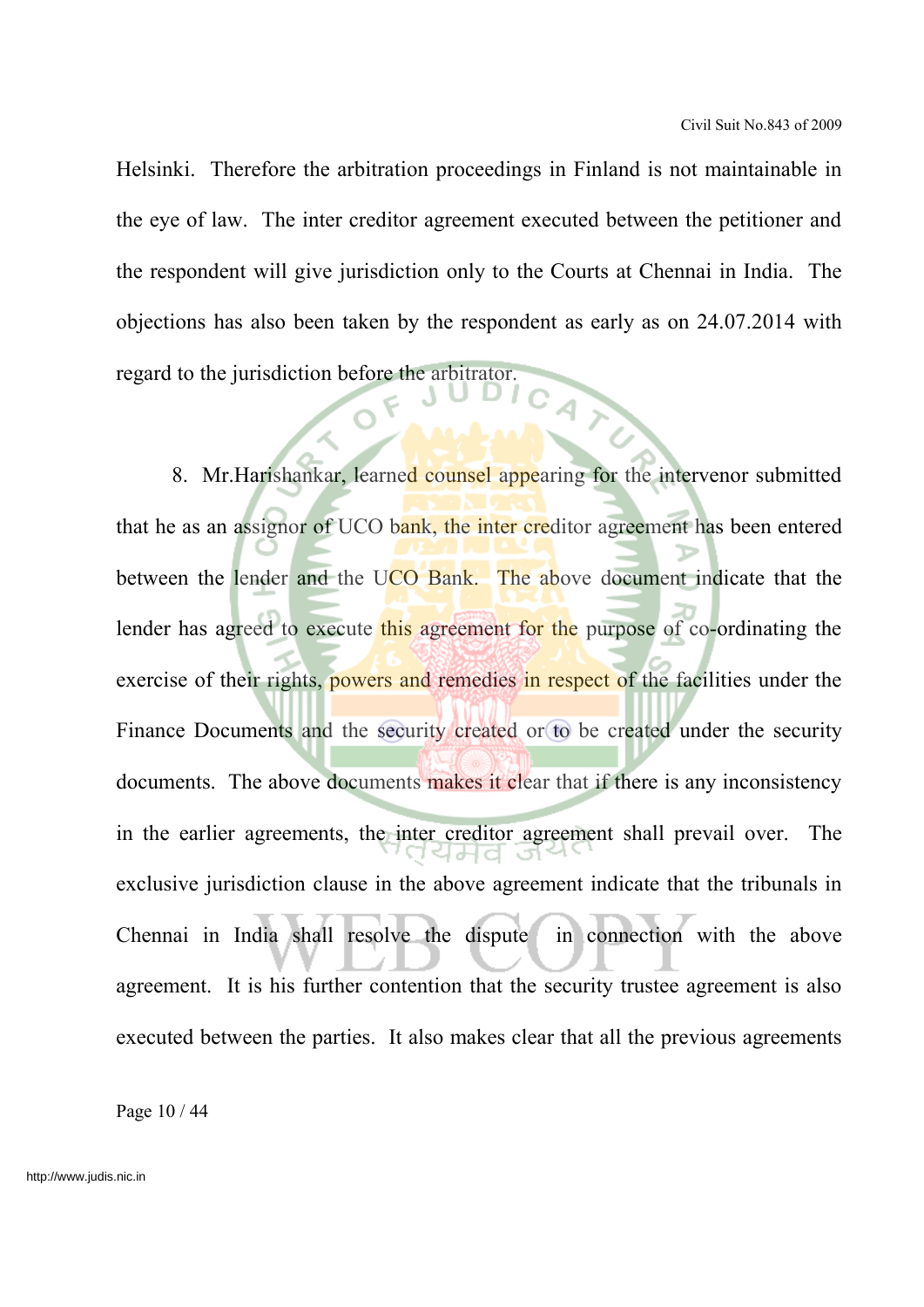were superseded and the parties have agreed to the jurisdiction of Courts at Chennai in India. It is his further contention that as per the agreement executed between the lender, namely the petitioner and the UCO bank, before taking any action under facility agreement, notice to be issued to the security trustees. Whereas, notice has been issued to the respondents 1 and 2 alone for investigating security and another security, which is against the provision of contract executed between the parties. In the arbitration proceedings, the third respondent has not been made as a party and in the event, the award is enforced, for security, properties, the right of the intervener will also be affected and they have also security over the properties. Hence, it is his contention that the award cannot be enforced. Though the intervener cannot challenge the award on merits, in view of the contract governing the parties, his right has also to be take note of. Hence, objected in allowing this petition.

# सतयमेव जयतै

9. The learned Senior Counsel Mr.Satish Parasaran appearing for the petitioner submitted that before the action taken against the respondents 1 and 2, arising out of the inter creditor agreement were appraised to assignor of intervener in the year 2014 itself. They have not even shown any objection. Similarly, the

Page 11 / 44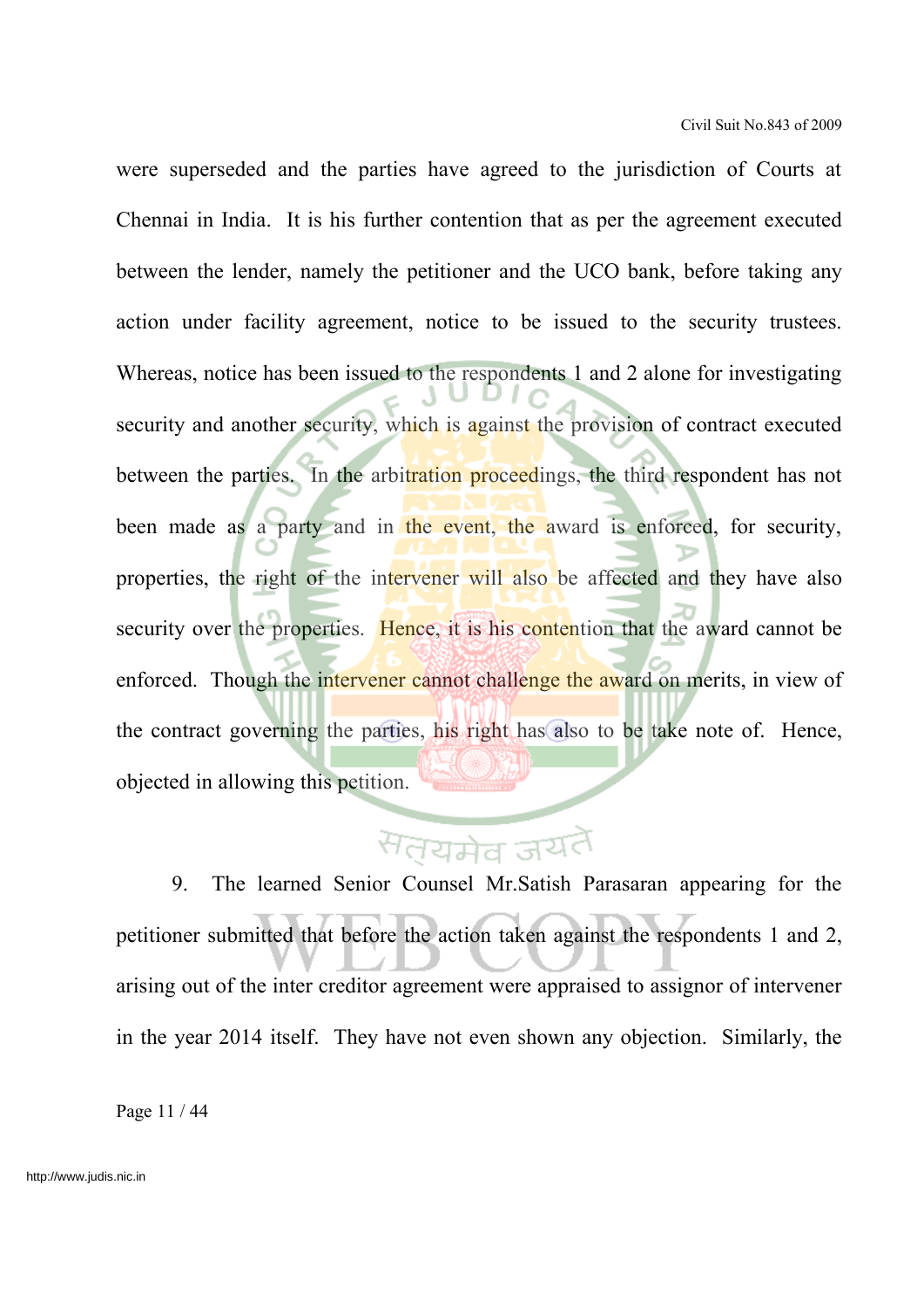intervenor has come at a later stage, the assignment is also made without any permission as per the contract. SARFAESI proceedings were initiated without informing the lender. The petitioner has given the loan in the year 2009 itself. The loan has not been disputed by the respondents 1 and 2. The payment of the instalments by the respondent 1 and 2 alone is disputed. Not even one rupee has been paid. Hence, it is his contention that the intervenor has no role in opposing this application. Even assuming that there is any breach of contract entered between the UCO Bank and the **applicant**, the intervenor being the assignee of the UCO bank, their remedy lies under Order XXI CPC, while executing the award, particularly proceedings against the properties or securities. It is his contention that the intervenor has no right to challenge the merits of the award. This has been recorded by this Court by this Court. It is his further contention that arbitration proceedings have no connection to the UCO bank and Section 9 application Orders were passed in the presence of UCO bank. Hence, it is his contention that the loan agreement alone govern the parties and three amendments have been made in respect of the loan agreement.

Page 12 / 44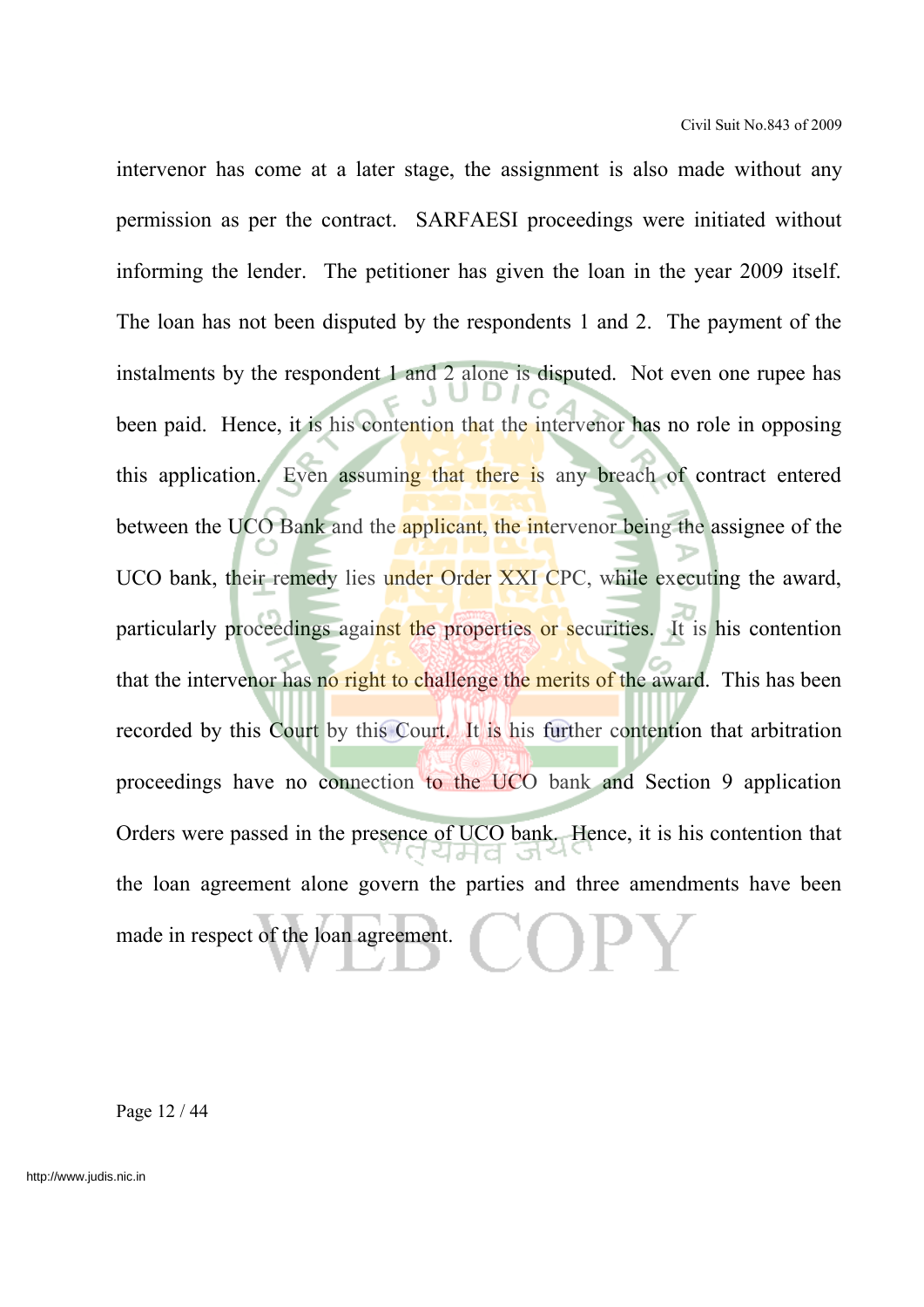10. The first loan agreement and the third amendment reaffirm the clauses governing the arbitration at Finland. The dispute relate only to the loan agreement and subsequent contracts cannot be pressed into service to oust the jurisdiction of Finland. The contention of the respondents 1 and 2 is that there was no opportunity given cannot be countenanced for the simple reason that the arbitrator has passed the seven procedural orders and finally passed the award on 16.09.2005. Appeal has also been filed and even in the appeal an opportunity of cross examination of R1 has been provided by the District Court and the District Court ultimately dismissed the appeal and the Supreme Court has also dismissed the appeal on 19.12.2019. Hence, it is his contention that the inter creditor agreement and the security trustee agreement is between the lender, namely UCO Bank and the petitioner. This agreement is to protect the interest of the lender. Whereas, the arbitration relate to the loan transaction and it has not been disputed by the parties. Though the respondents 1 and 2 appears to be two different entities, they being father and son took active part in both the companies. The jurisdiction issue has been tested in the procedural Orders 1 and 2. Further, it is his contention that the conduct of the parties are also recorded by the District Court Finland. No prejudice, whatsoever, has been caused to the respondents 1

Page 13 / 44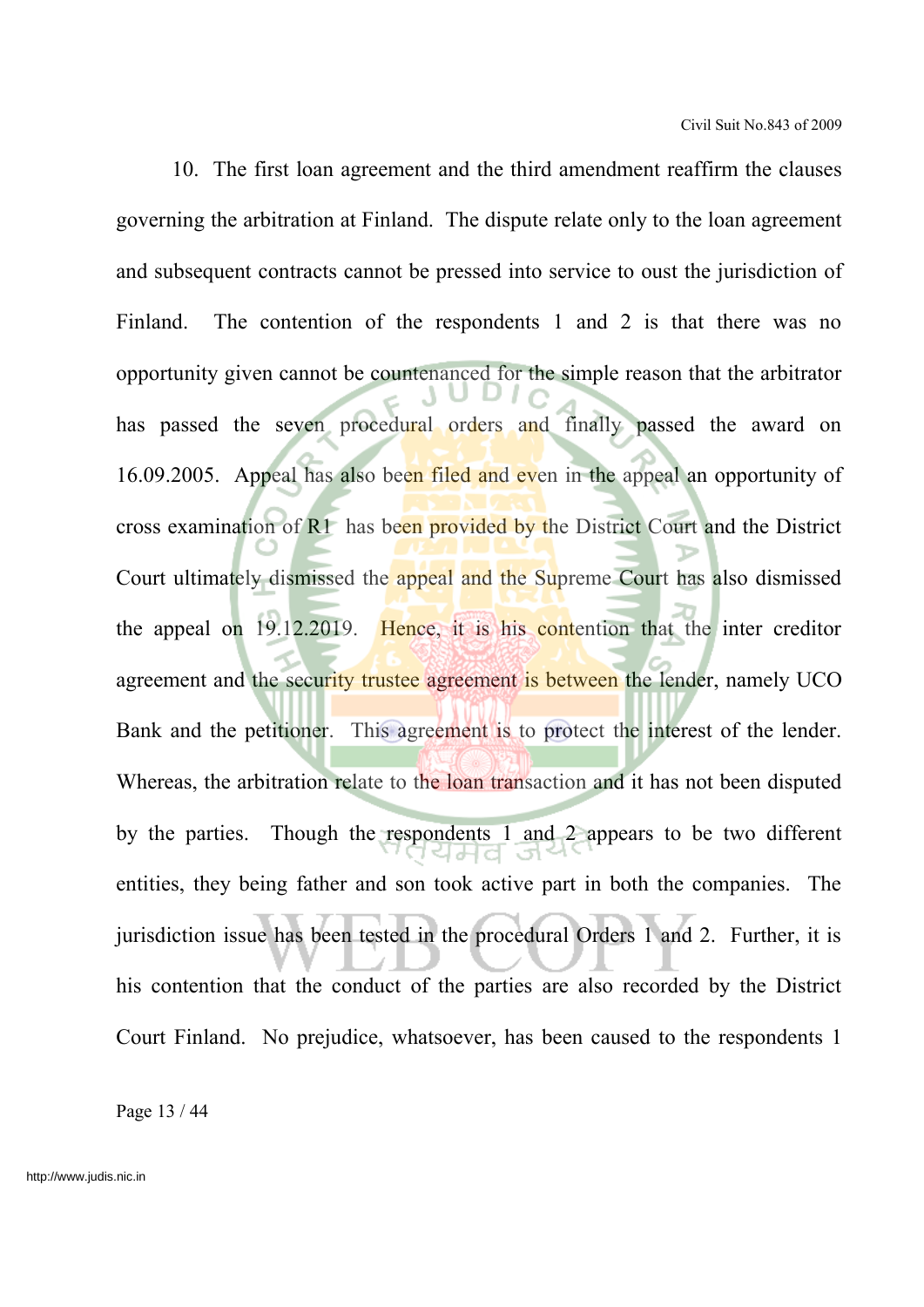and 2 and sufficient opportunity has been given to them. Their allegation of violation of principles of natural justice cannot be pressed into service. Hence, submitted that the award has to be recognised for enforcement. In support of his contentions, he relied on the following judgments :

**Olympus Supestructures Pvt Ltd. Vs. Meena Vijay Khetan and others** reported in **1999 (5) SCC 651**

**M.R.Engineers and Contractors Private Limited Vs. Som Datt Builders Limited** reported in **2009 (7) SCC 696 Chloro Controls India Private Limited Vs. Severn Trent Water Purification INC and others** reported in **2013**

**(1) SCC 61**

**Purple Medical Solutions Private Limited Vs. Miv Therapeutics INC and another** reported in **2015 (15) SCC** सतयमेव जयतै **622**

**Inox Wind Limited Vs. Thermocables Limited** reported in **2018 (2) SCC 519**

**Vijay Karia and others vs. Prysmian Cavi E Sistemi and others** in **Civil Appeal No.1545 of 2020**

Page 14 / 44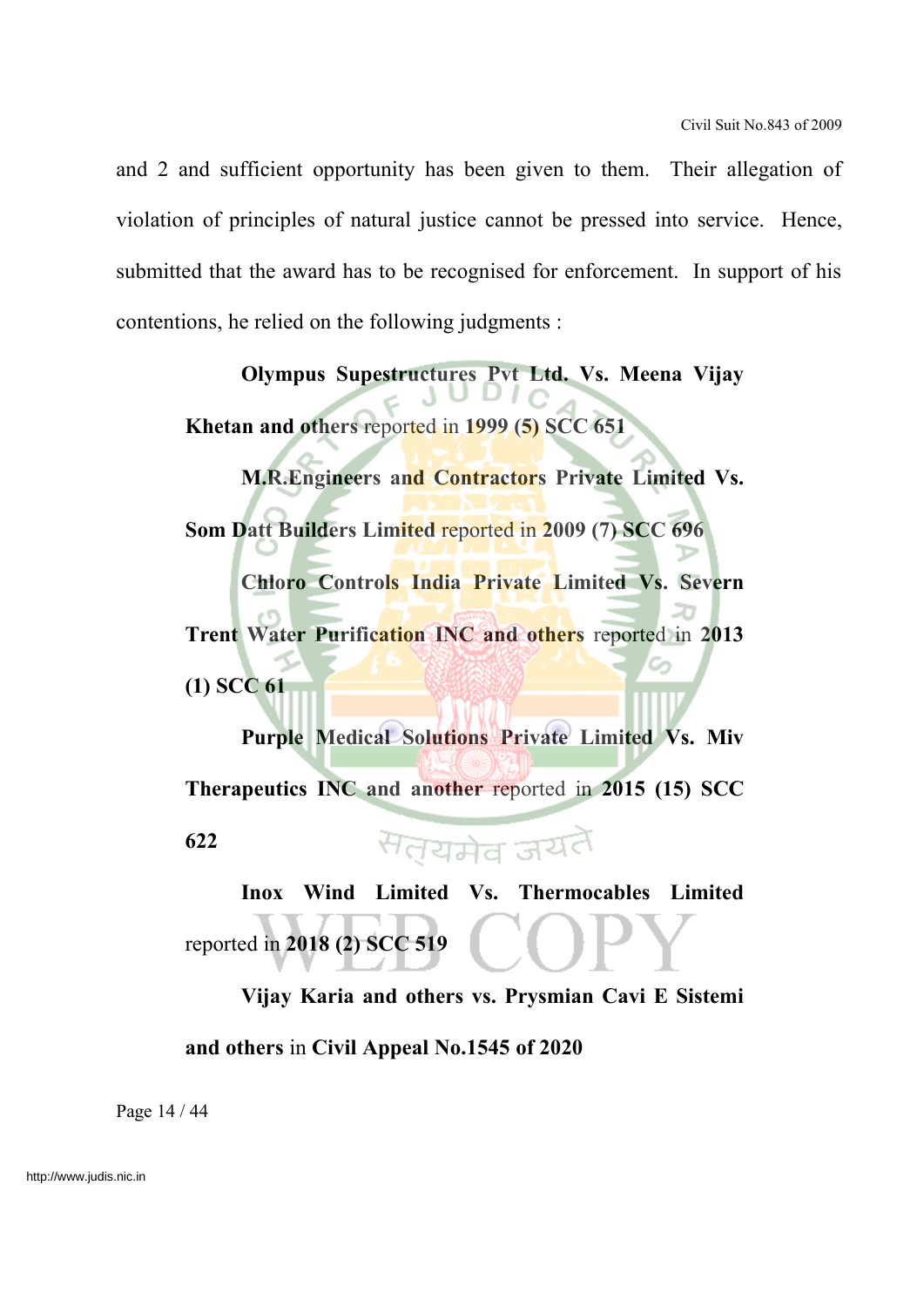#### **ARK Shipping Co. Ltd. Vs. CRT Shipmanagement**

#### **Pvt Ltd.** reported in **2007 SCC Online Bom 663**

### **IMC Limited Vs. Board of Trustees of Deenadayal Port Trust** reported in **MANU/GJ/1010/2018**

11. In the light of the above submissions, when the materials are perused, it is not in dispute that the first respondent and the second respondent, as Directors of the companies had executed a loan agreement dated 06.06.2009. Pursuant to the same, there are three amendments made to the loan agreement. The first amendment was made on 07.07.2009. The first amendment stipulates that any dispute under the first amendment shall be settled in accordance with the dispute resolution mechanism under the loan agreement. The second amendment dated 26.08.09 also stipulates the same. The third amendment to the loan agreement dated 15.10.20102 filed in the typeset makes it clear that any dispute shall be settled in accordance with the dispute resolution mechanism under the loan agreement. The second respondent has also signed in the agreement. Clause 2, 11, 10 and 12.1 (m) of the loan agreement, provides that the repayment shall be secured by certain securities including mortgage and hypothication. In furtherance

Page 15 / 44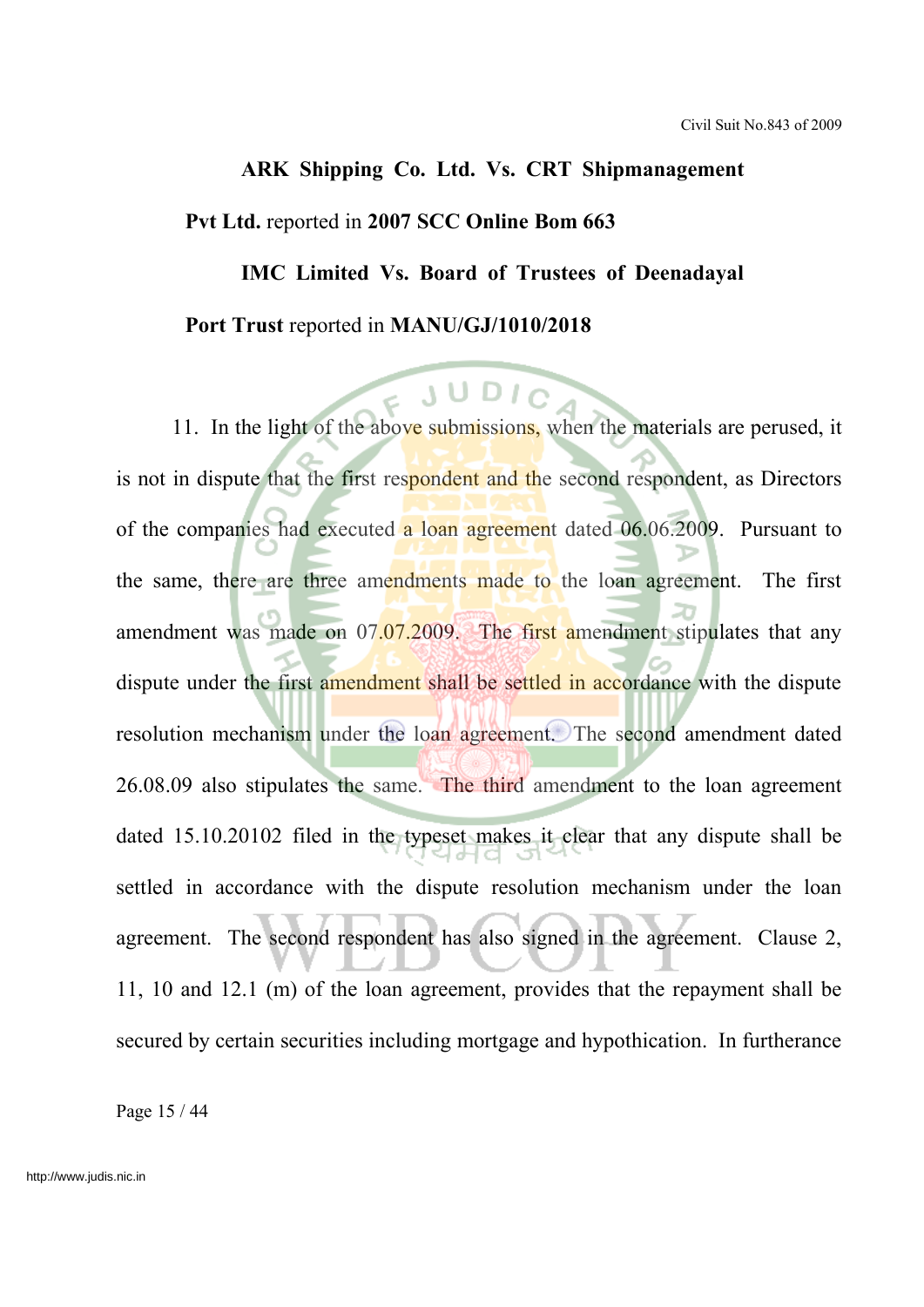to the above clauses, a deed of hypothication came into existence by the first respondent. In the above deed of hypothication, clause 1.3 indicate that if there is any inconsistencies between the provisions of the deed and the loan agreement, provisions of this deed shall prevail. Similarly clause 15.8 indicate that this clause shall not be construed so as to limit the right of the lender to take proceedings in one or more jurisdiction. Above clauses makes it clear that the jurisdiction of the Courts at Chennai is non exclusive.

12. It is to be noted that the jurisdiction clause mentioned in hypothecation agreement relate mainly to the security credited by way of hypothication. This hypothication deed itself was a result of the main agreement, i.e., the loan agreement. A reading of the entire hypothication agreement indicate that it does not supersede the loan agreement. This agreement itself has been executed in furtherance of the loan agreement. Therefore, the obligations arising out of the contract, viz., loan agreement continue to remain binding and enforceable. Similarly, on 27.08.2009, a guarantee deed was executed by the second respondent. The guarantee deed also show that the guarantee deed has to be considered according to the laws in Finland and for any disputes has to go before

Page 16 / 44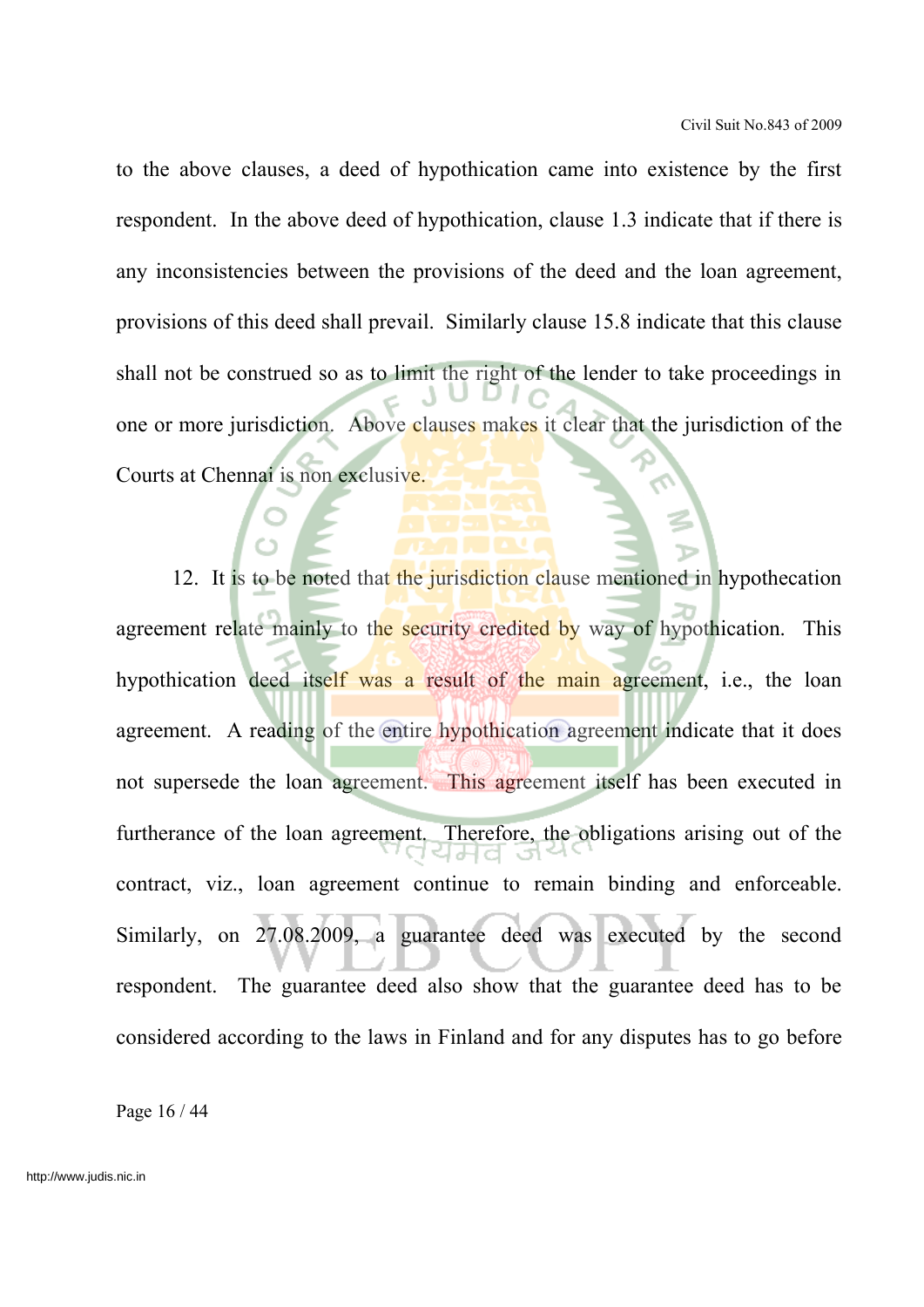the Finland Courts. The person signed on behalf of the second respondent has also signed the guarantee deed and loan agreement deeds and amendments.

13. From the above, it is clear that the second respondent guarantor is the parent company of the first respondent. The second respondent appears to have mortgaged certain properties on 01.09.2009 by way of equitable mortgage. In the meanwhile, the inter creditor agreement between the petitioner and the UCO bank came to be executed on 29.03.2012. In the inter creditor agreement some sort of arrangement has been agreed between the petitioner and UCO Bank and the parties agreed to enforce the obligations in respect of the agreement and to enforce the security. They had agreed to have jurisdiction in Courts at Chennai in India. The inter creditor agreement is specifically between two lenders. Similarly, in the security trustee agreement executed between the petitioner and the first respondent and UCO bank, the parties have infact agreed to enforce the right of the lender in respect of the security created over the loan parted by them. In fact, it is only an arrangement between the lenders as to how to proceed with the properties for their loan and it has been executed in furtherance of the loan agreement. Therefore, it cannot be said that in view of such security agreement,

Page 17 / 44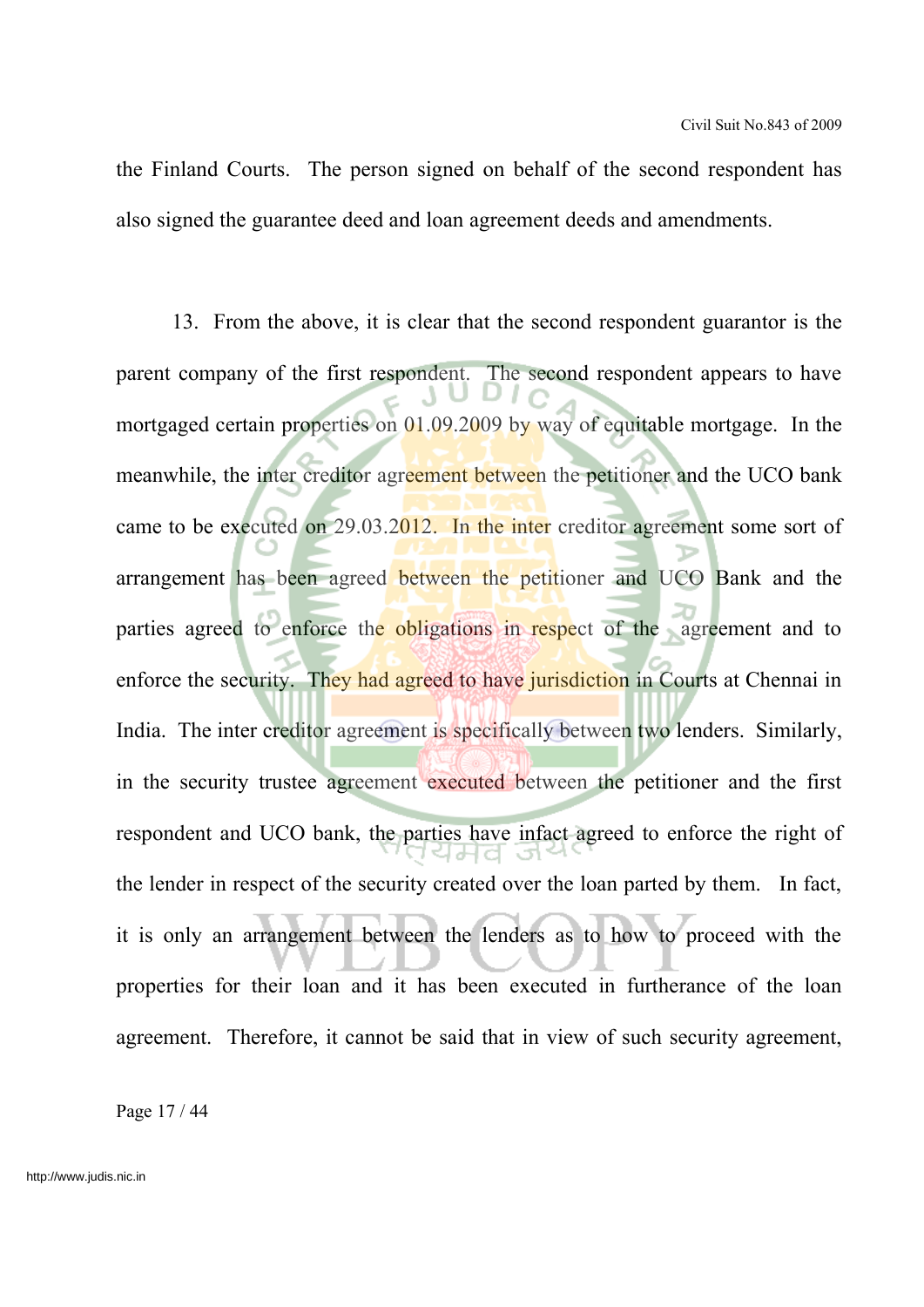the contractual obligations agreed between the parties in the principal loan agreement was totally erased. The deed of hypothecation has also been entered between the parties, viz., respondents and the UCO bank as security trustee agreement on 29.03.2012. The third amendment of the loan agreement was entered on 15.10.2012 much later to the earlier contract between the lender and the parties. Particularly the loan agreement was amended thrice. The third amendment was on 15.10.2012. The Clause D in the third amendment clearly stipulates that any dispute under the third amendment shall be settled in accordance with the dispute resolution mechanism as agreed under the loan agreement. It is specifically agreed in the third amendment that all other remedies shall remain in force and effect. The amendment shall be governing and considered in accordance with the Finnish Laws and any dispute arise in the agreement essentially shall be settled by the dispute mechanism as provided under the loan agreement and the third amendment agreement. 리커다.

14. As the loan amount has not been paid, legal notice was issued by the petitioner on 24.03.2014 to both the respondents. Thereafter, on 03.07.2014, notice of termination was issued by the petitioner. Reply was issued by the first

Page 18 / 44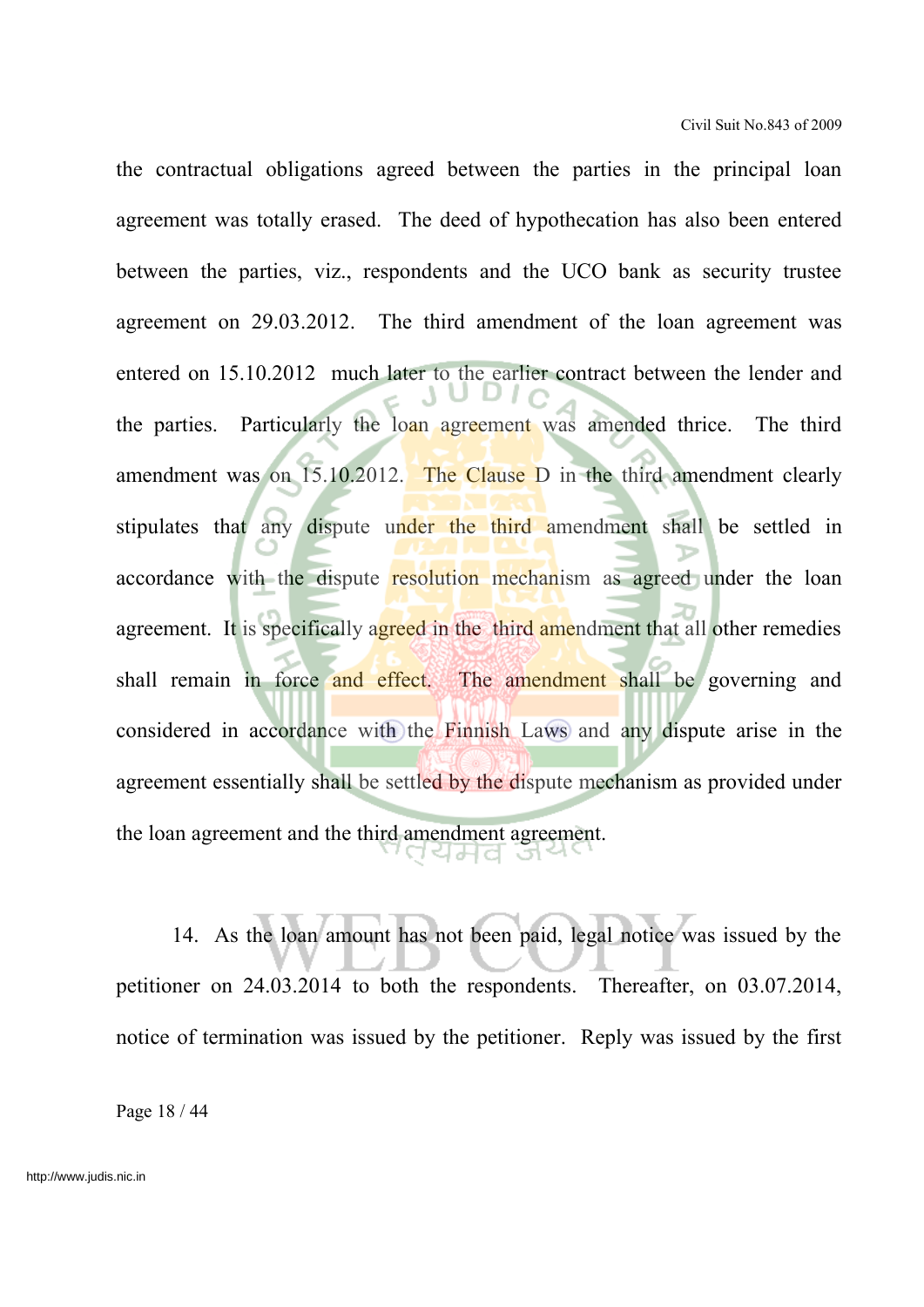and second respondents on 24.07.2014. In the reply notice, the jurisdiction issue was never raised. Only issue sought to be raised was that without the consent of the UCO bank as per the security trustee agreement, the petitioner cannot proceed further. However, the amount payable is not disputed. In the reply notice sent by the respondents on 26.07.2014, it is stated by the respondents that the petitioner is liable to take action only as per the hypothication deed.

15. From the documents available on record, it is seen that the arbitration has been initiated on the basis of the loan agreement. The loan agreement and third amendment agreement makes it clear that the parties infact have agreed to resolve their dispute through arbitration and submitted to the jurisdiction of Finland. It is to be noted that inter creditor agreement and the security trustee agreement have been created in furtherance to the loan agreement. Those documents have been executed merely to enforce the rights of the lenders namely the petitioner and UCO bank, namely, the lenders to enforce the securities executed by the borrower and the guarantor. Therefore, even if there is any breach in the agreement entered between the petitioner and the UCO Bank, the jurisdiction clause agreed upon in the inter creditor agreement will arise only in

Page 19 / 44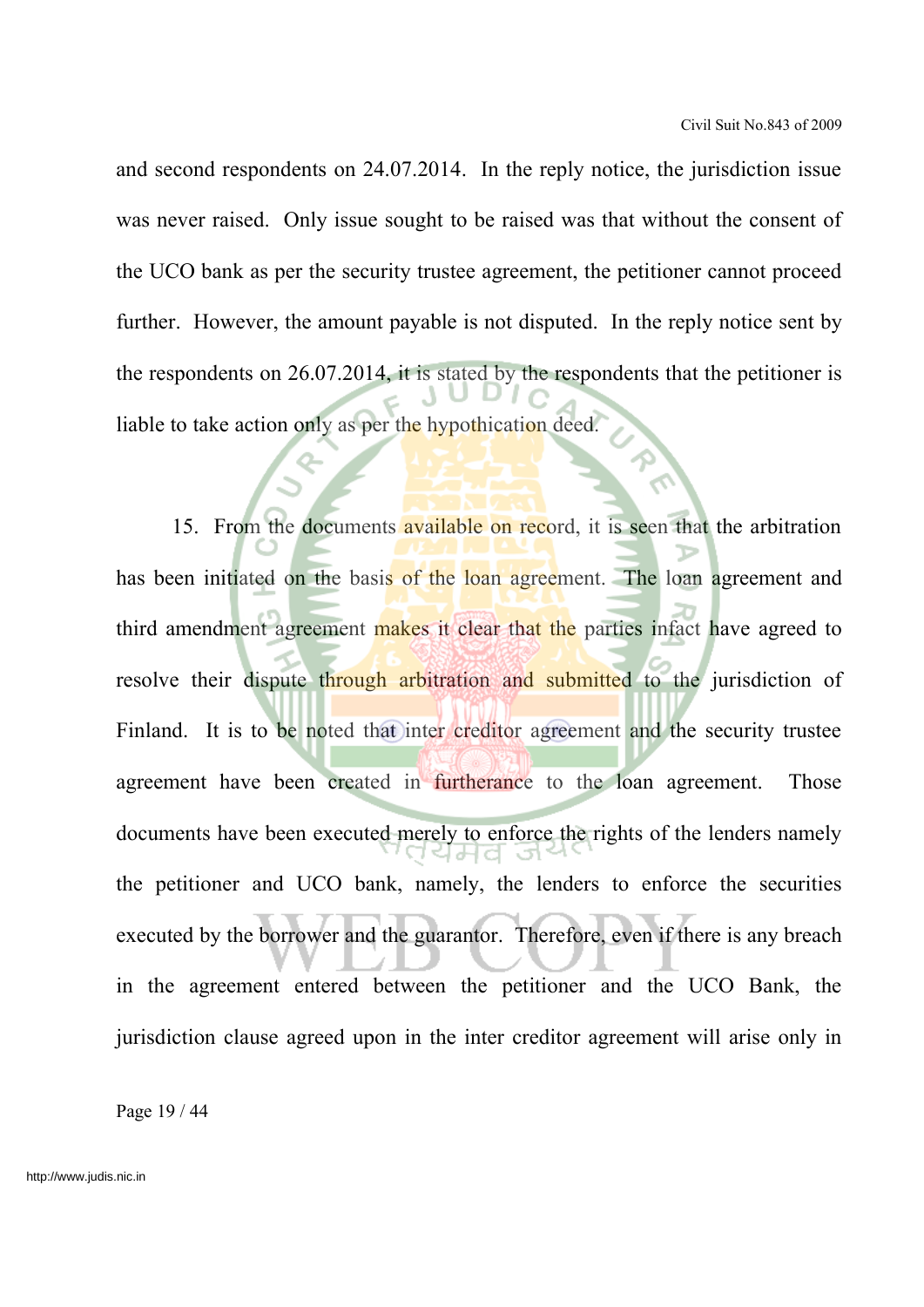respect of dispute arise as to enforcement of securities. Therefore, those clauses cannot be imported to the loan agreement as the loan agreement is of the year 2009.

16. Now in the light of the above, it has to be seen whether the contention of the respondents 1 and 2 that the opportunity has not been given and the principles of natural justice is totally violated in the arbitral proceedings has to be seen. Mr.Daniel Hochstrasser has been nominated as the sole arbitrator and sole arbitrator has issued notice to the parties. The objection was taken by the respondents 1 and 2 on the ground of Finland has no jurisdiction, in view of the deed of hypothecation dated 29.03.212 and contended that in those documents, the parties have agreed to the jurisdiction of the Courts in Chennai, India. Hence, sought time for preliminary objection. The respondent also submitted oral arguments along with further documents. The sole arbitrator have informed the respondents by email dated 23.02.2015 indicating that he is inclined not to hold a hearing on the issue of jurisdiction, as neither party relied on witness evidence for its arguments on jurisdiction and invited the parties comments by 27.02.2015. Thereafter, passed an Order in procedural Order No.1 discussing various

Page 20 / 44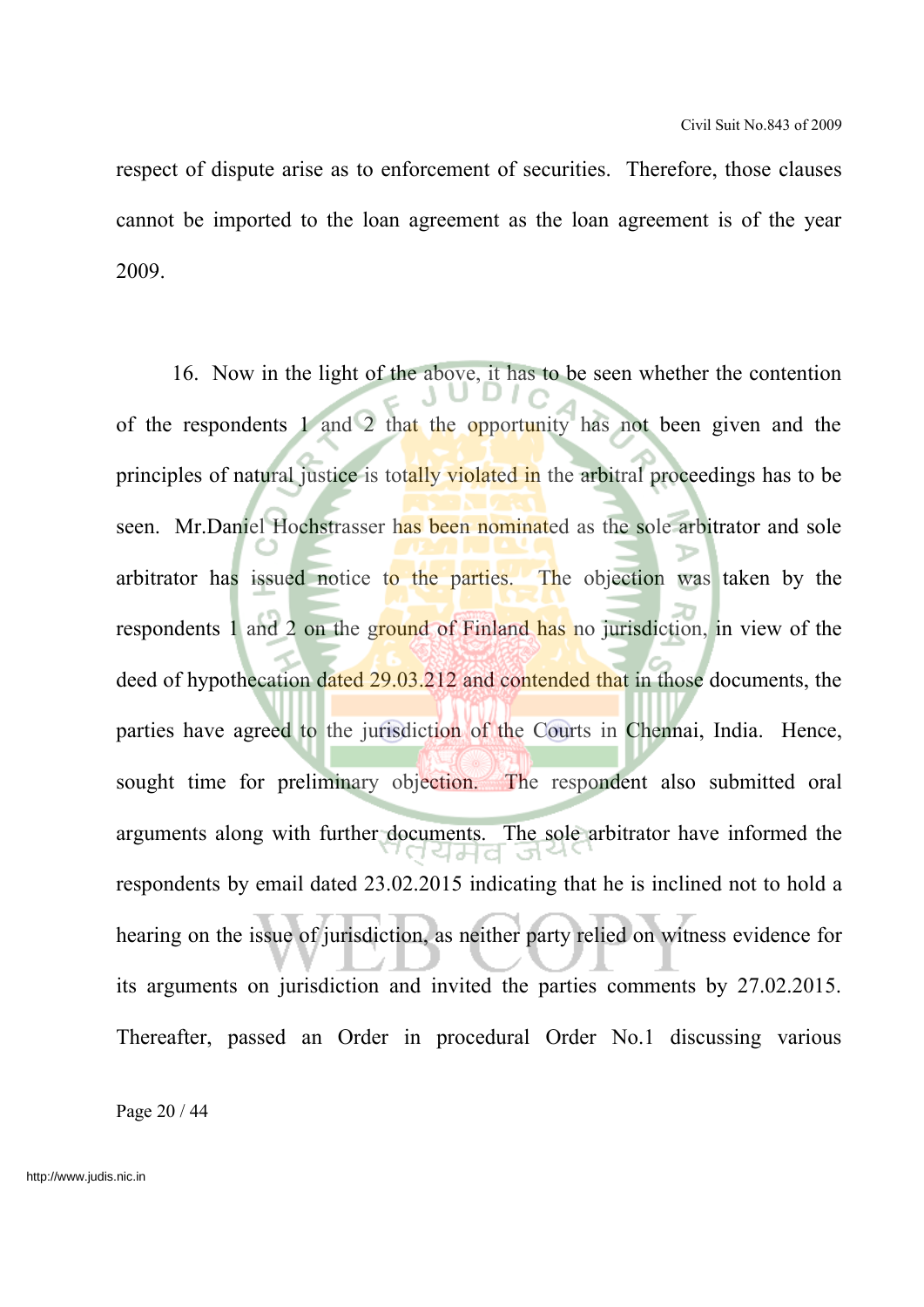provisions of the contract and ultimately rejected the contention of the respondents and dismissed their contention as to jurisdiction. Procedural Order No.3 indicate that the sole arbitrator has posted case for filing claim statement not later than 15.05.2015 and the respondents to file claim statement by 13.06.2015 and hearing date is also fixed. The procedural Order No.5 of the arbitrator indicate that neither parties relied on any evidence or experts for its arguments in the statement of claim or the statement of defence and indicated that the sole arbitrator's decision will therefore essentially be based on legal considerations and documentary evidence.

17. In procedural Order No.6, dated 02.02.2015, the learned arbitrator has recorded as follows :  $\circledcirc$ Œ

"Also by letter of 7 September 2015, respondents request a hearing and sufficient time to prepare the cross-examination of claimant's witnesses and for submitting substantial legal submissions and documents.

According to para 35 of the procedural Order No.1, dated 2 February 2015, to which both parties agreed, for each witness to be

Page 21 / 44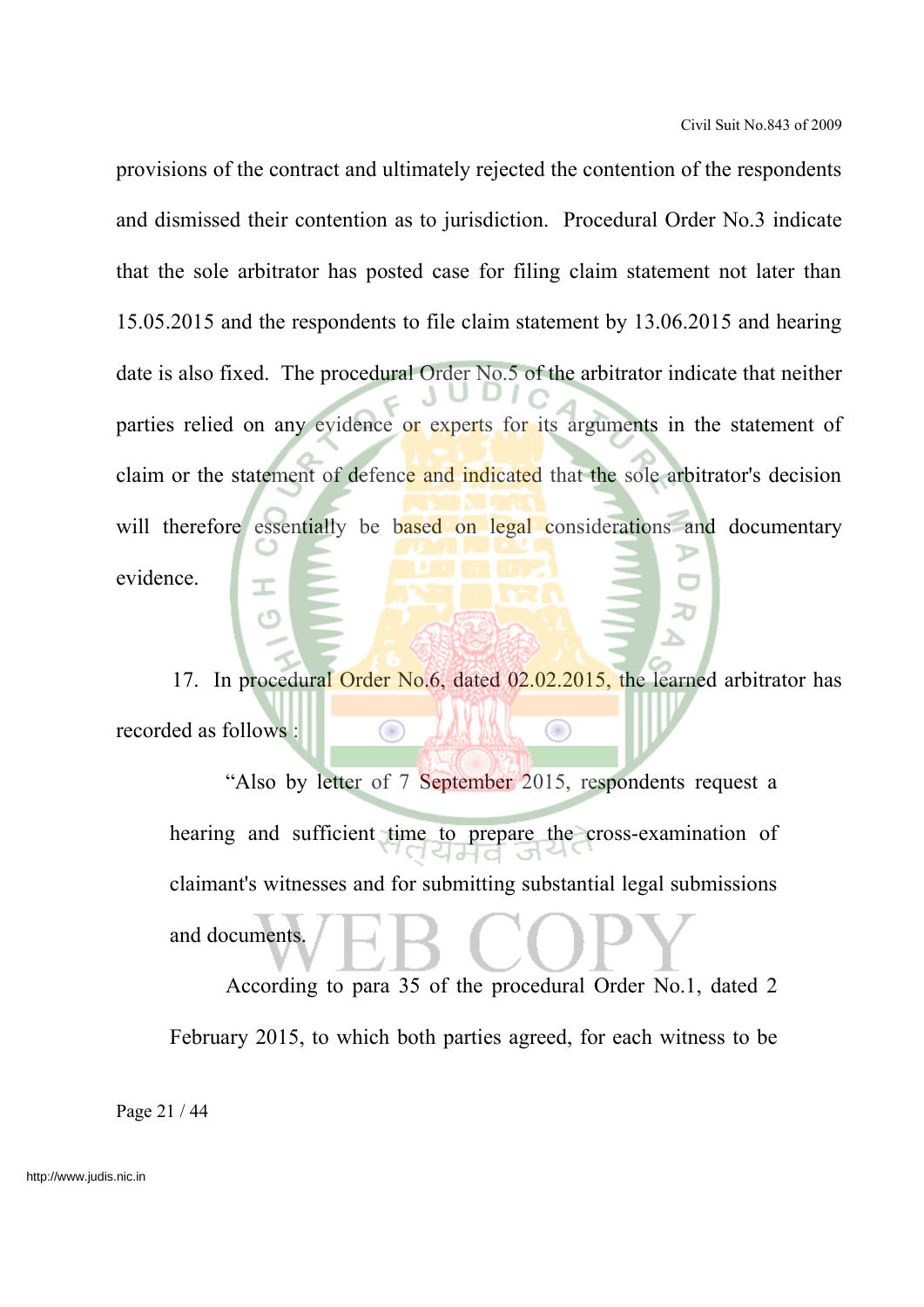presented by a party, a written and signed witness statement must be submitted to the Sole Arbitrator together with the written briefs on the merits. As has already been noted in Procedural Order No.5 of 2 September 2015, none of the parties have submitted any witness statements in their submissions, i.e., Claimant in its statement of claim dated 13 may 2015 and respondents in their statement of defence dated 13 July 2015.

Moreover, neither Claimant in its Statement of Claim nor respondent in their statement of defense rely on any witnesses of facts. Respondents' reference to cross-examination of Claimant's witnesses on page 9 of their statement of defense is therefore not pertinent, because in fact Claimant has not relied on any witnesses in its statement of claim, but bases its claims solely on documentary evidence. सतयमेव जयतै

Therefore, respondents' request for a hearing cannot be granted. By failing to introduce witness testimony in their statement of defense, respondents have waived their right to rely on witness testimony, and a hearing is not necessary.

Page 22 / 44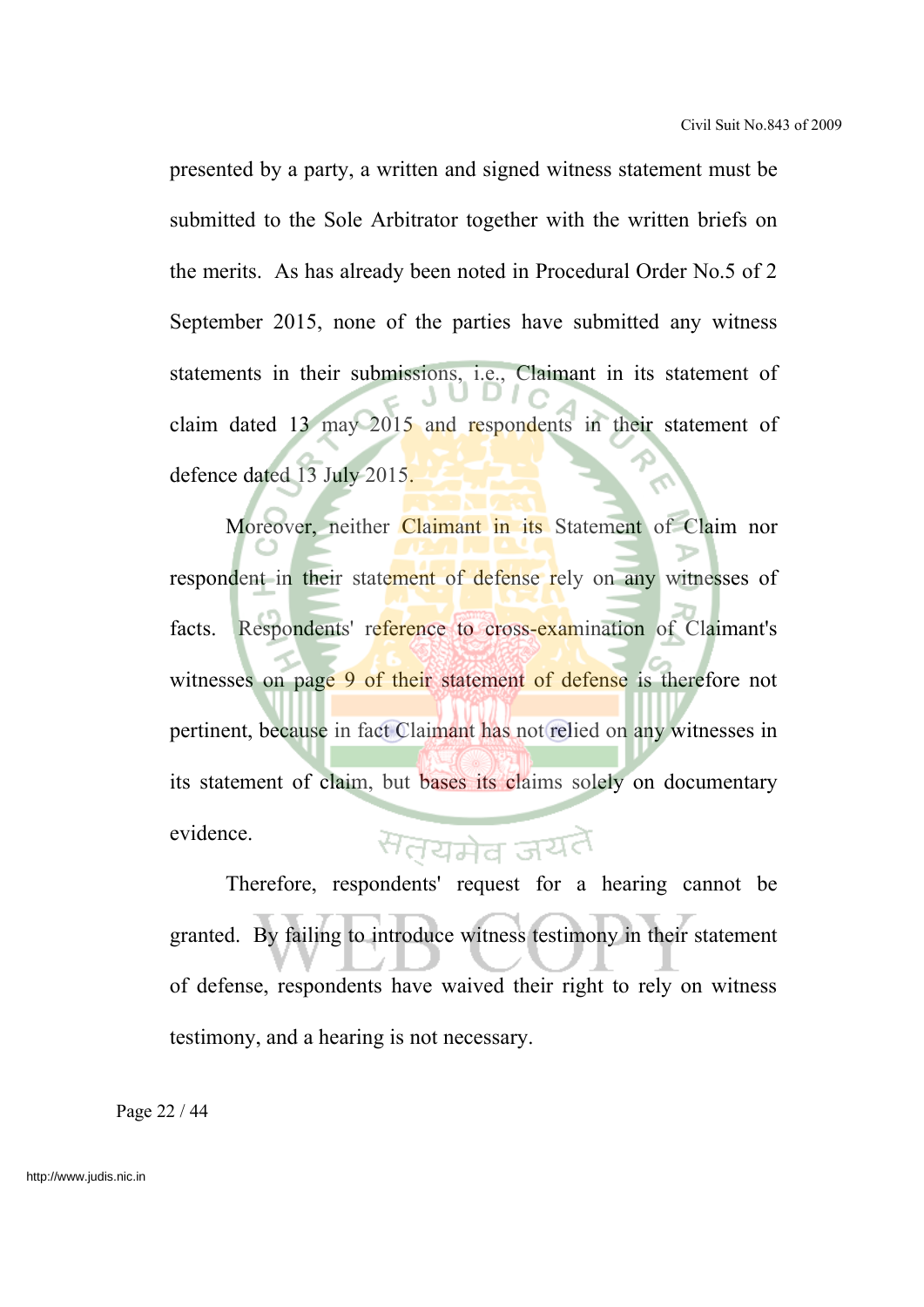The parties are now invited to submit their Statement of Costs (if any)by 14 September 2015."

Therefore, the above Order makes it very clear that the respondents could have produced the documents or examined any witness before the arbitrator. Having taken such a defence and no documents or evidence produced to substantiate their defence, therefore, it cannot be said the sufficient opportunity has not been given.

18. Be that as it may. It appears that in the appeal filed before the District Court, oral evidence is also given. The District Court after hearing the parties and considering the jurisdiction clause, dismissed the appeal and confirmed the Order of the arbitrator. Appeal filed against the same is also dismissed by the Supreme Court of India. Now the matter has reached its finality. ਰੀ ਪ

19. In the judgment in **Ssangyong Engineering and Construction Company Limited Vs. National Highways Authority of India (NHAI)** reported in **2019 (15) Supreme Court Cases 131** it has been held has follows :

Page 23 / 44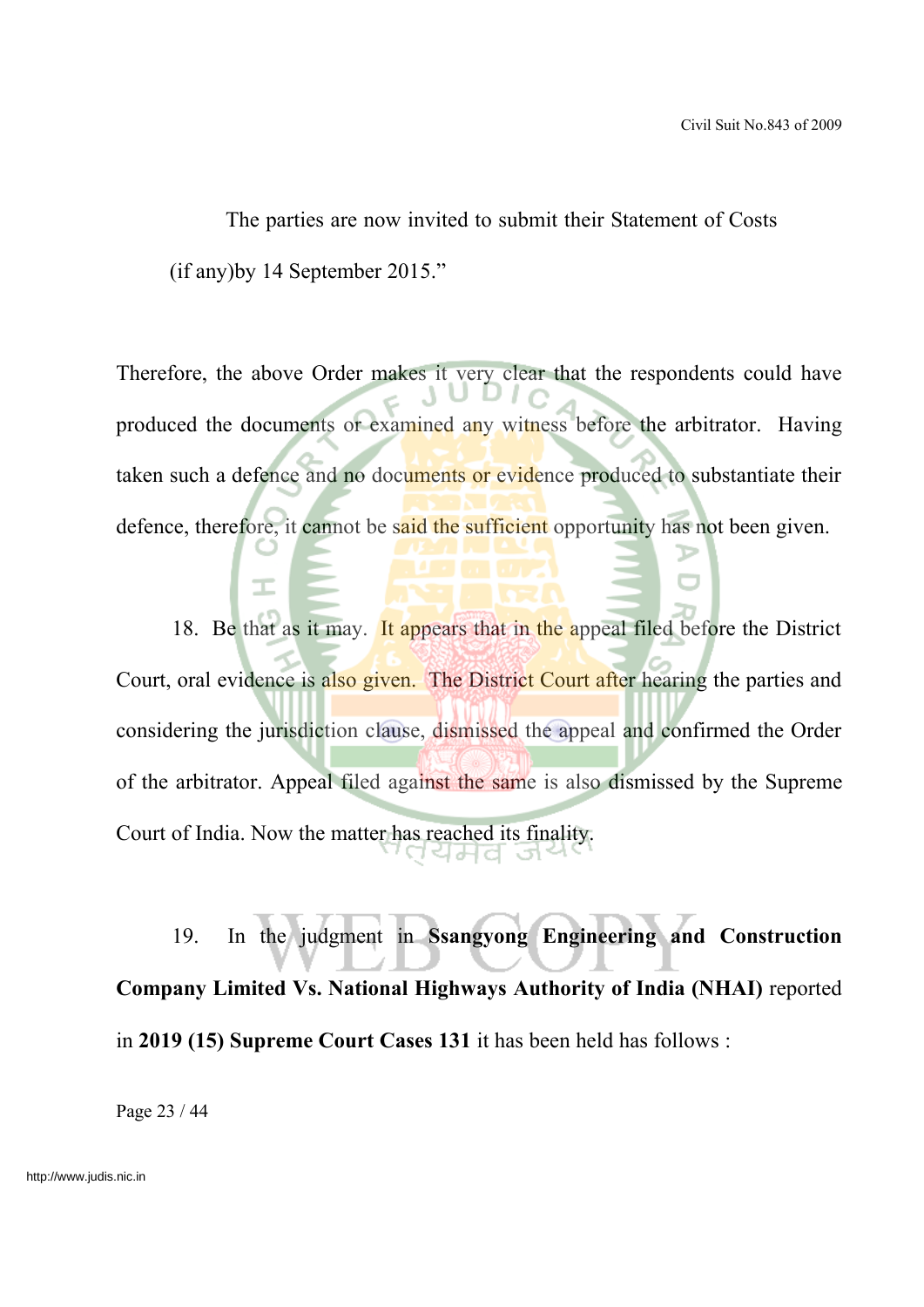"51. Sections  $18, 24(3)$ , and  $26$  are important pointers to what is contained in the ground of challenge mentioned in Section  $34(2)(a)(iii)$ .

Under Section 18, each party is to be given a full opportunity to present its case. Under Section 24(3), all statements, documents, or other information supplied by one party to the arbitral tribunal shall be communicated to the other party, and any expert report or document on which the arbitral tribunal relies in making its decision shall be communicated to the parties. Section 26 is an important pointer to the fact that when an expert's report is relied upon by an arbitral tribunal, the said report, and all documents, goods, or other property in the possession of the expert, with which he was provided in order to prepare his report, must first be made available to any party who requests for these things. Secondly, once the report is arrived at, if requested, parties have to be given an opportunity to put

Page 24 / 44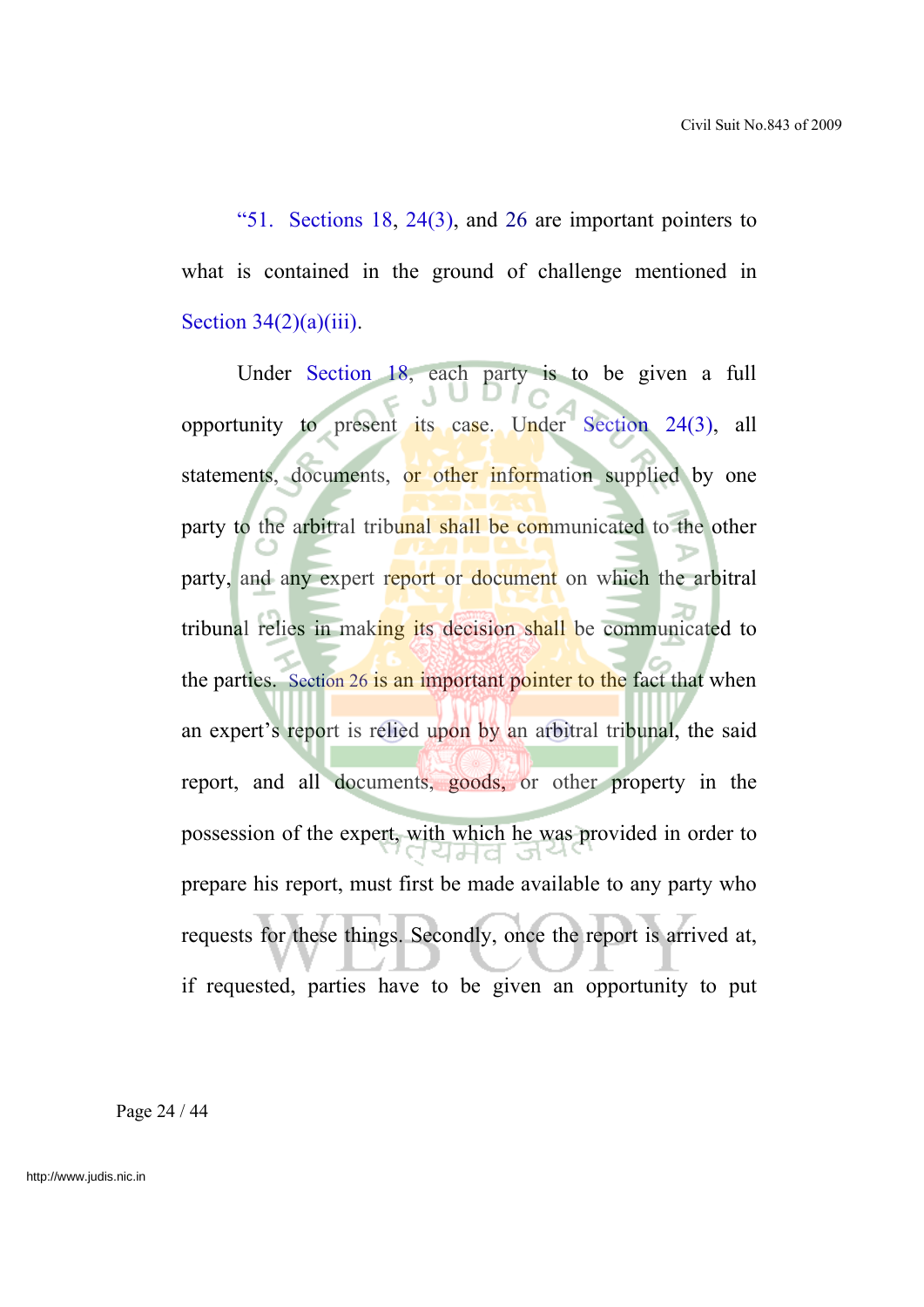questions to him and to present their own expert witnesses in order to testify on the points at issue.

55. Gary Born states:

"German courts have adopted similar reasoning, holding that the right to be heard entails two related sets of rights: (a) a party is  $101c$ entitled to present its position on disputed issues of fact and law, to be informed about the position of the other parties and to a decision based on evidence or materials known to the parties [See, e.g., Judgment of  $5$  July 2011, 34 SCH 09/11, II(5)(c)(bb) (Oberlandesgericht Munchen)]; and (b) a party is entitled to a decision by the arbitral tribunal that takes its position into account insofar as relevant [See, e.g., Judgment of 5 October 2009, 34 Sch 12/09 (Oberlandesgericht Munchen)]. Other authorities provide comparable formulations of the content of the ਰਪਸਰ ਤੋਂ right to be heard [See, e.g., Slaney v. Int'l Amateur Athletic Foundation, F.3d at p.592]  $\bigoplus$ 

Page 25 / 44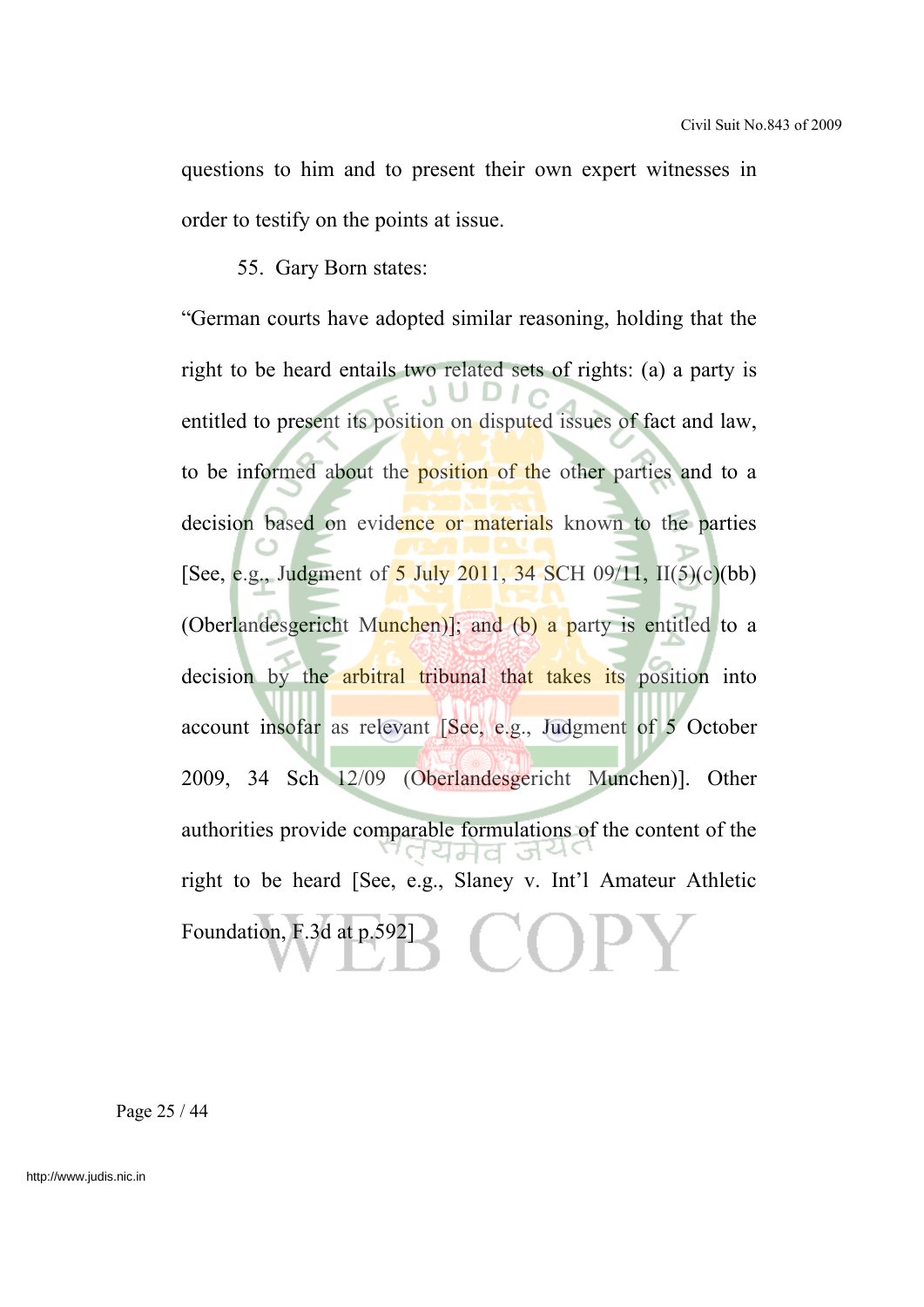# 20. In **Renusagar Power Co. Ltd., Vs. GeneralElectric Co. with Civil Appeal No.379 of 1992 General Electric Co., Vs. Renusagar Power Co. Ltd.** reported in **1994 Supp (1) Supreme Court Cases 644** it is been held as follows :

32. With regard to enforcement of foreign judgments, the position at common law is that a foreign judgment which is final and conclusive cannot be impeached for any error either of fact or of law and is impeachable on limited grounds, namely, the court of the foreign country did not, in the circumstances of case, have jurisdiction to give that judgment in the view of English law; the judgment is vitiated by fraud on part of the party in whose favour the judgment is given or fraud on the part of the court which pronounced the judgment; the enforcement or recognition of the judgment would be contrary to public policy; the proceedings in which the judgment was obtained were opposed to natural justice. (See : Dicey & Morris, The Conflict of Laws, 11th Edn., Rules 42 to 46, pp. 464 to 476; Cheshire & North, Private International Law, 12th Edn., pp. 368 to 392.)

Page 26 / 44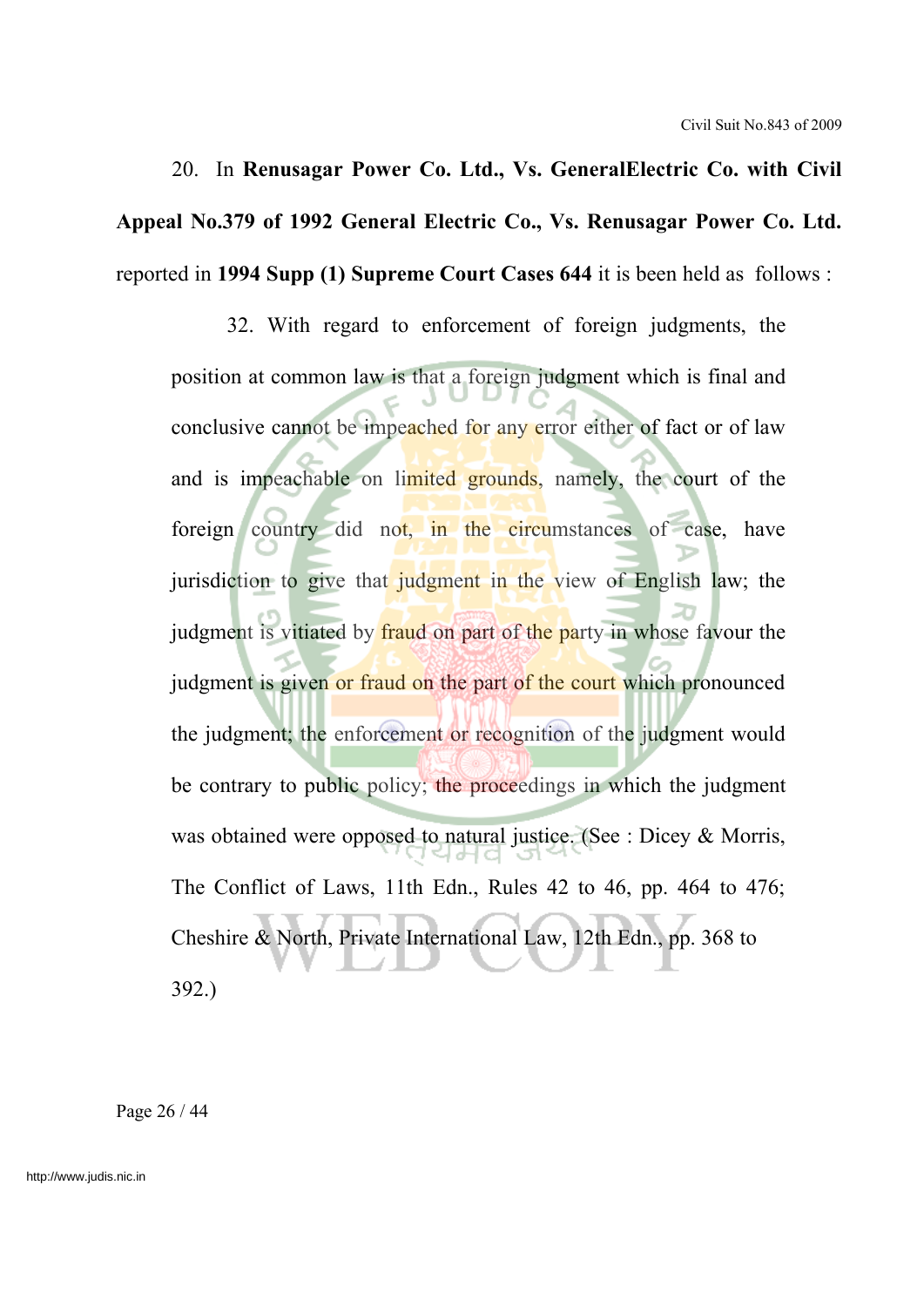33. Similarly in the matter of enforcement of foreign arbitral awards at common law a foreign award is enforceable if the award is in accordance with the agreement to arbitrate which is valid by its proper law and the award is valid and final according to the arbitration law governing the proceedings. The award would not be recognised or enforced if, under the submission agreement and the law applicable thereto, the **arbitrators** have no justification to make it, or it was obtained by fraud or its recognition or enforcement would be contrary to public policy or the proceedings in which it was obtained were opposed to natural justice (See: Dicey & Morris, The Conflict of Laws, 11th Edn., Rules 62-64, pp. 558 & 559 and 571 & 572; Cheshire & North, Private International Law, 12th Edn., pp. 446- 447). The English courts would not refuse to recognise or enforce a foreign award merely because the arbitrators (in its view) applied the wrong law to the dispute or misapplied the right law. (See : Dicey  $\&$ Morris, The Conflict of Laws, 11th Edn., Vol. II, p. 565.)

Page 27 / 44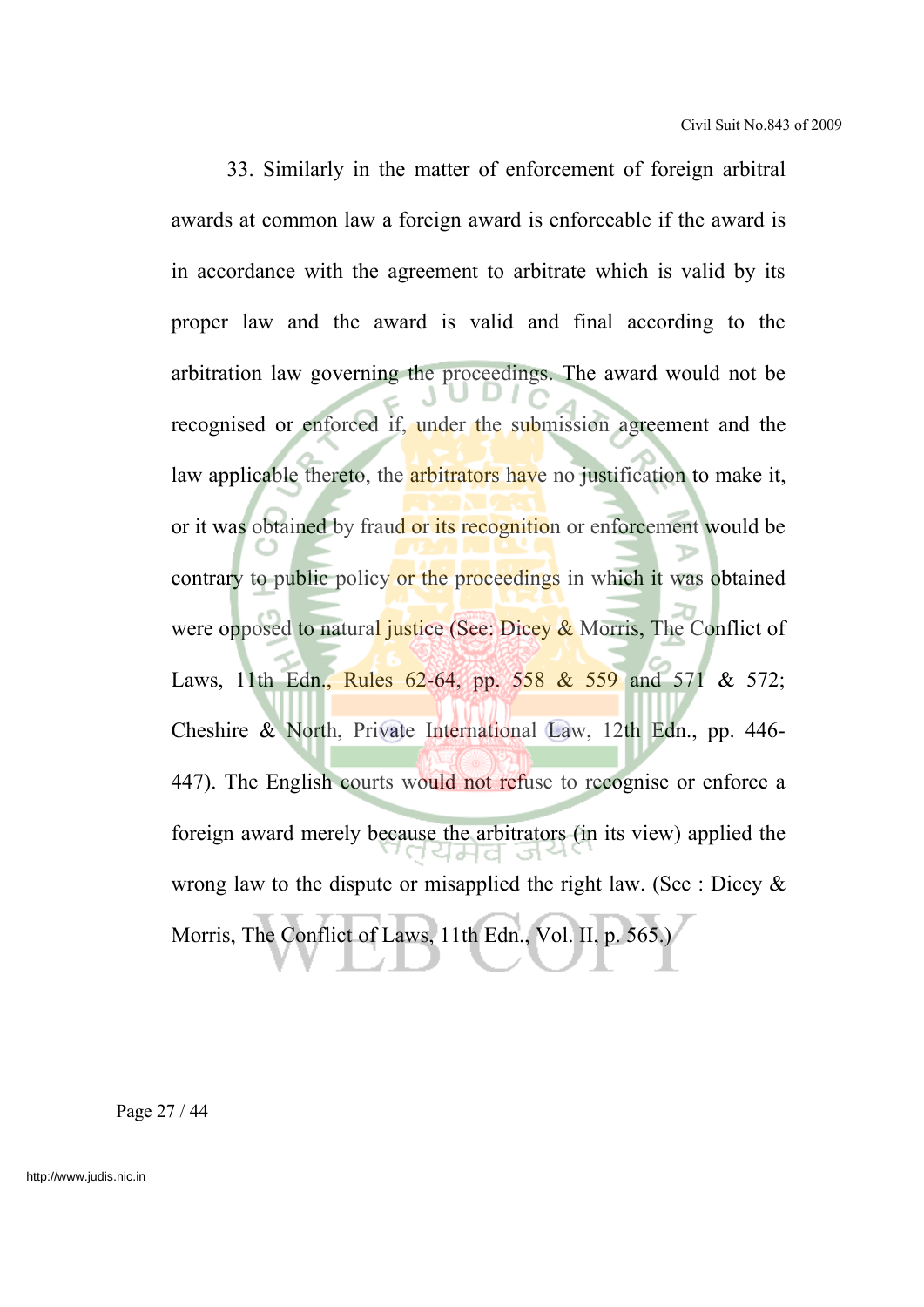21. In **Automotive Tyre Manufacturers Association Vs. Designated Authority and others** reported in **2011 (2) Supreme Court Cases 258**, the Apex Court has held as follows :

77. It is trite that rules of "natural justice" are not embodied rules. The phrase "natural justice" is also not capable of a precise definition. The underlying **principle** of natural justice, evolved under the common law, is to check arbitrary exercise of power by the State or its functionaries. Therefore, the principle implies a duty to act fairly i.e. fair play in action. In A.K. Kraipak (supra), it was observed that the aim of rules of natural justice is to secure justice or to put it negatively to prevent miscarriage of justice.

22. In the above judgments, it has has been held that sufficient opportunity 1세 이 has to be given to the parties to present their case. As discussed above, the procedural Orders of the arbitrator clearly indicate that the parties have been given sufficient opportunities and infact, the District Judge also had given opportunity to the parties and witness has also been examined. What was sought to be relied

Page 28 / 44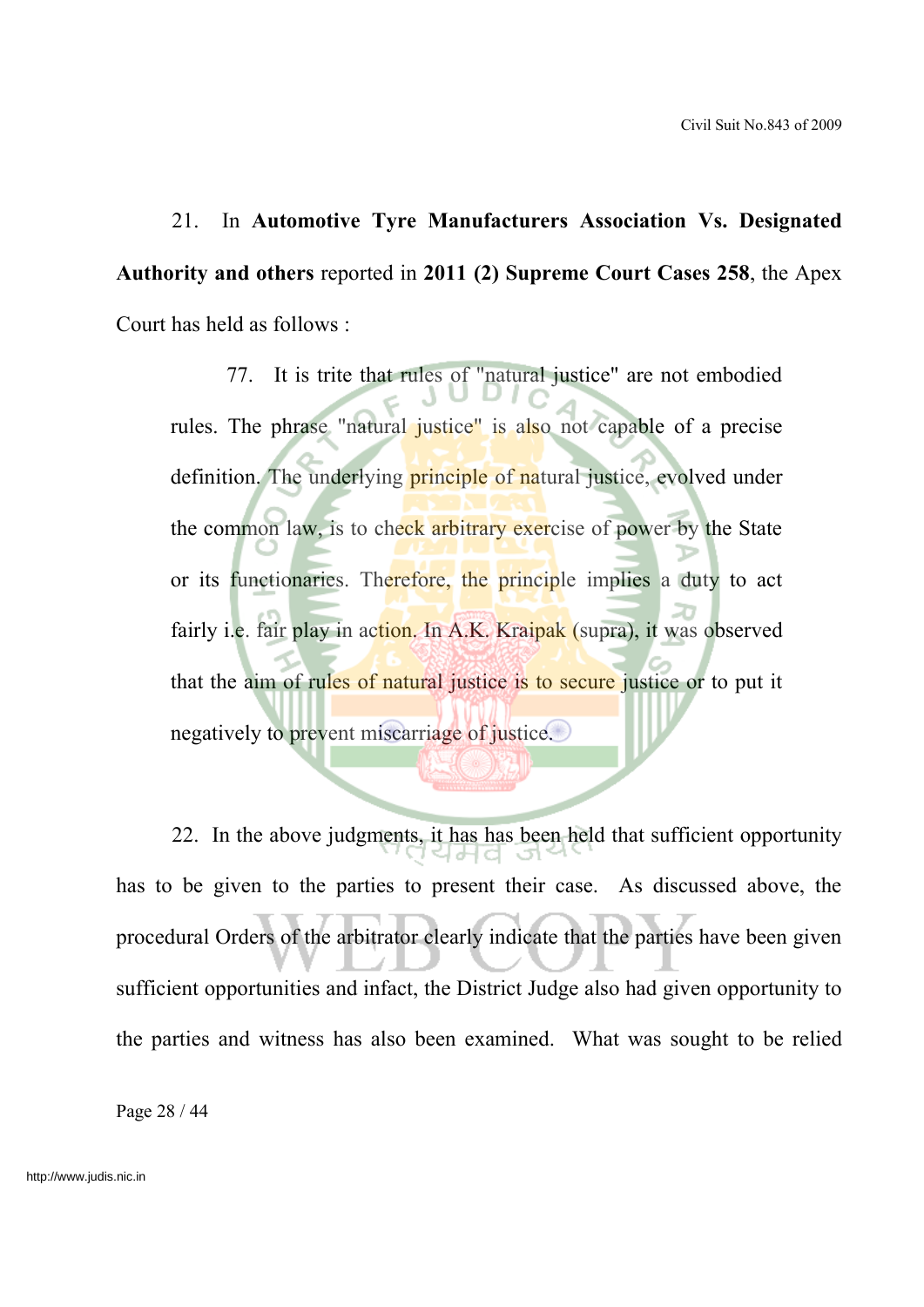upon the subsequent contract, the respondents 1 and 2 could have produced witness on their side. But they have not chosen to do so. Therefore, they cannot contend that sufficient opportunity was not given to raise their defence. The District Court also examined the witness and discussed the jurisdiction issue and dismissed the appeal. Further, there is no dispute raised with regard to the claim and receipt of the loan amount. Once the arbitrator has decided the jurisdiction issue on merits considering the **documents**, it cannot be said that no opportunity has been given to the parties.

23. The only ground challenged for enforcement of the arbitral award is that the arbitral tribunal has no jurisdiction to pass the award. As discussed above, the agreement is a loan agreement and in the loan agreement, the parties have specifically agreed to the jurisdiction of the Finland to resolve their dispute through arbitrator. In such view of the matter, it cannot be said that merely because some security agreement has been executed by the lender to enforce security in respect of their obligations and rights, the clause governing the dispute in the above agreement cannot be imported to principal agreement of loan. The arbitration is mainly based on the loan agreement wherein the first respondent is

Page 29 / 44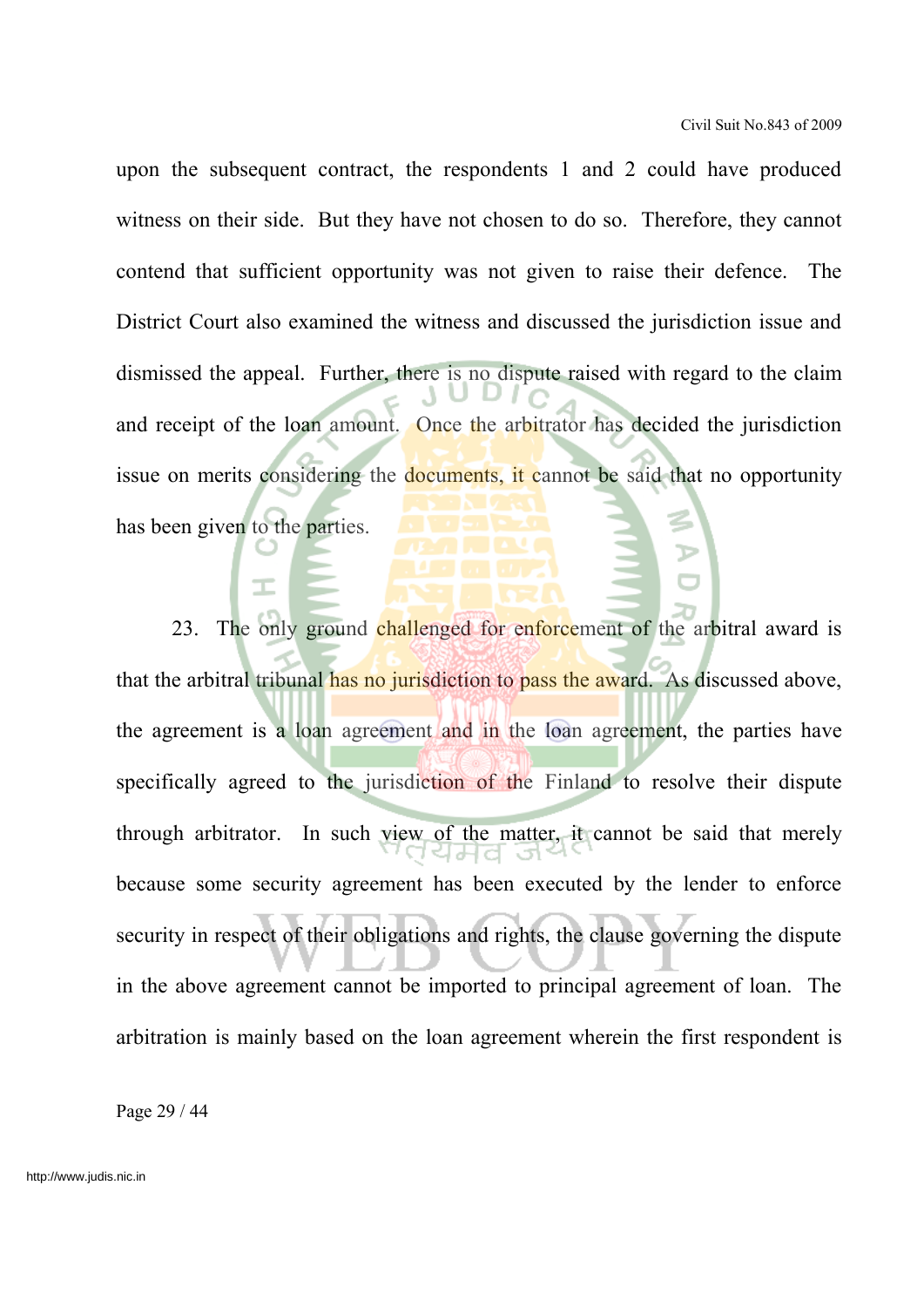the borrower and the second respondent herein is a guarantor, who have also agreed to the jurisdiction of the law in Finland.

24. In **S.N.Prasad, Hittek Industries (Bihar) Limited Vs. Monnet Finance Limited and others** reported in **2011(1) Supreme Court Cases 320**, the Supreme Court has held as follows :

"21. The first respondent contended that the appellant having agreed to be a guarantor for the repayment of the loan, can not avoid arbitration by contending that he was not a signatory to the loan agreement containing the arbitration clause. It was submitted that the liability of the principal debtor and guarantors was joint and several and therefore there could be only one proceeding against all of them; and that if the contention of the appellant was accepted, it would necessitate two proceedings in regard to the same loan transaction and same cause of action, that is an arbitration proceedings against the borrower and one of its guarantors (respondents 2 and 3) and a separate suit against the other guarantor (appellant). It was further submitted that multiple proceedings may lead to divergent findings

Page 30 / 44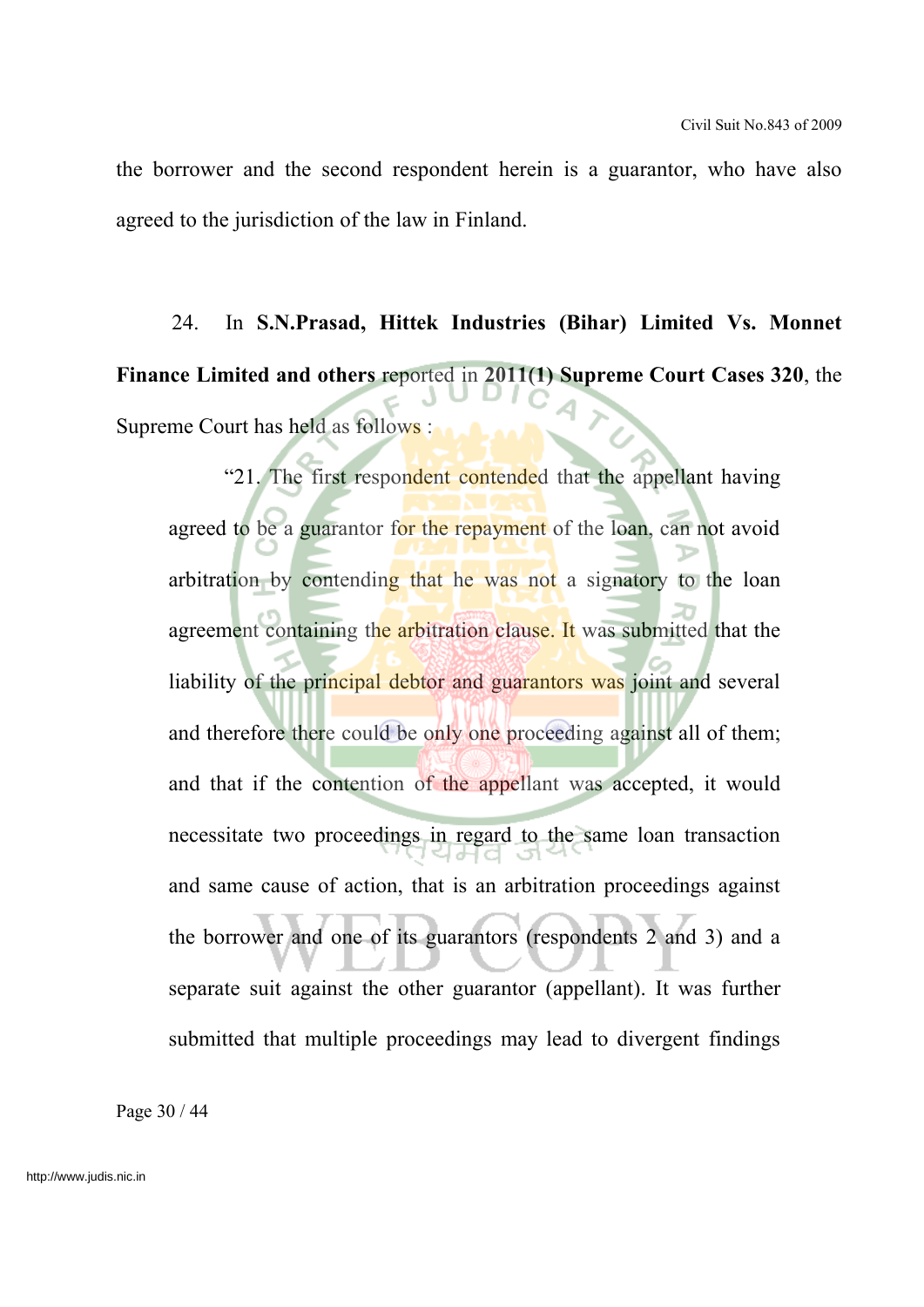and results, leading to an anomalous situation.

22. It was also submitted that the letter dated 27.10.1995 guaranteeing the loan of Rs.75 lakhs was written by the appellant, as a Director of the borrower company; and that as the appellant had already given a guarantee letter dated 27.10.1995, he was not required to execute the tripartite loan agreements containing the arbitration clause; that the appellant was aware of the terms of the loan and was further aware that loan agreements with arbitration clause had to be executed; and that therefore it should be deemed that the appellant had agreed to abide by the terms contained in the loan agreements, including the arbitration clause. We find no merit in these contentions.  $\circledcirc$  $\circledcirc$ 

23. When the appellant gave the guarantee letter dated 27.10.1995, he could not be imputed with the knowledge that the loan agreements which were to be executed in future (on 28.10.1995 and 6.11.1995) would contain an arbitration clause. Further, the appellant did not state in his letter dated 27.10.1995 that he would be bound by the terms of loan agreement/s that may be executed by the

Page 31 / 44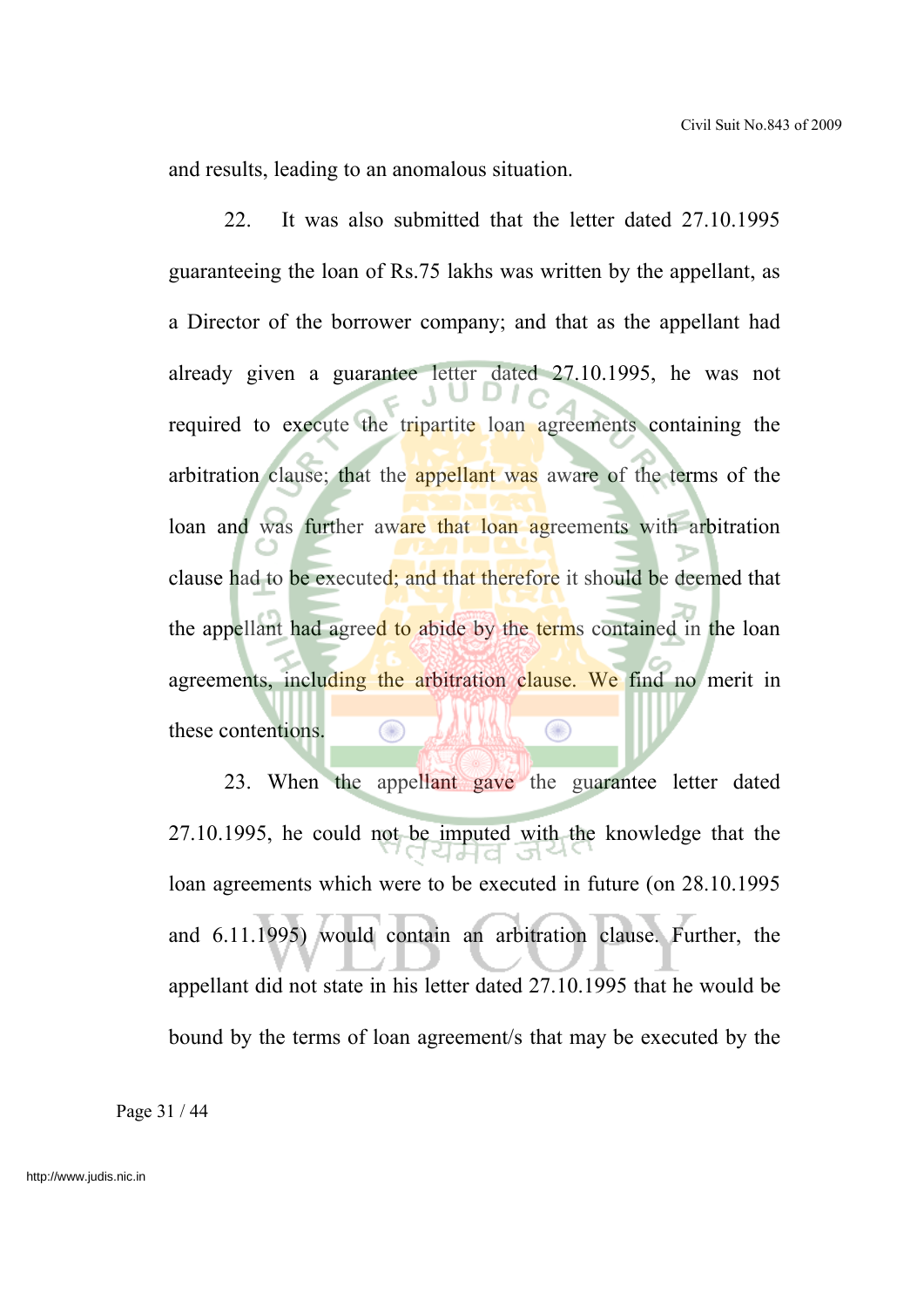borrower. Therefore the question of appellant impliedly agreeing to the arbitration clause does not arise."

25. In **Campos Brothers Farms Vs. Matru Bhumi Supply Chain Pvt. Limited and others** reported in **2019 SCC Online Del 8350**, the Apex Court has held as follows :

"40. In Inox Wind Ltd. (supra), the Supreme Court has considered the difference in a general reference to an earlier contract and a general reference to a standard form contract and held that while a general reference to an earlier contract is not sufficient for incorporation of an arbitration clause in the later contract, a general reference to a standard form contract would be enough for incorporation of the arbitration clause.

OMP (EFA.) (Comm.) No.1/2017 Page 14 In the present case, the reference was to a standard Contract of a body which is applicable to the trade in question. Therefore, applying the ratio of the judgment of the Supreme Court in Inox Wind Ltd. (supra), it cannot be said that there was no Arbitration Agreement in existence

Page 32 / 44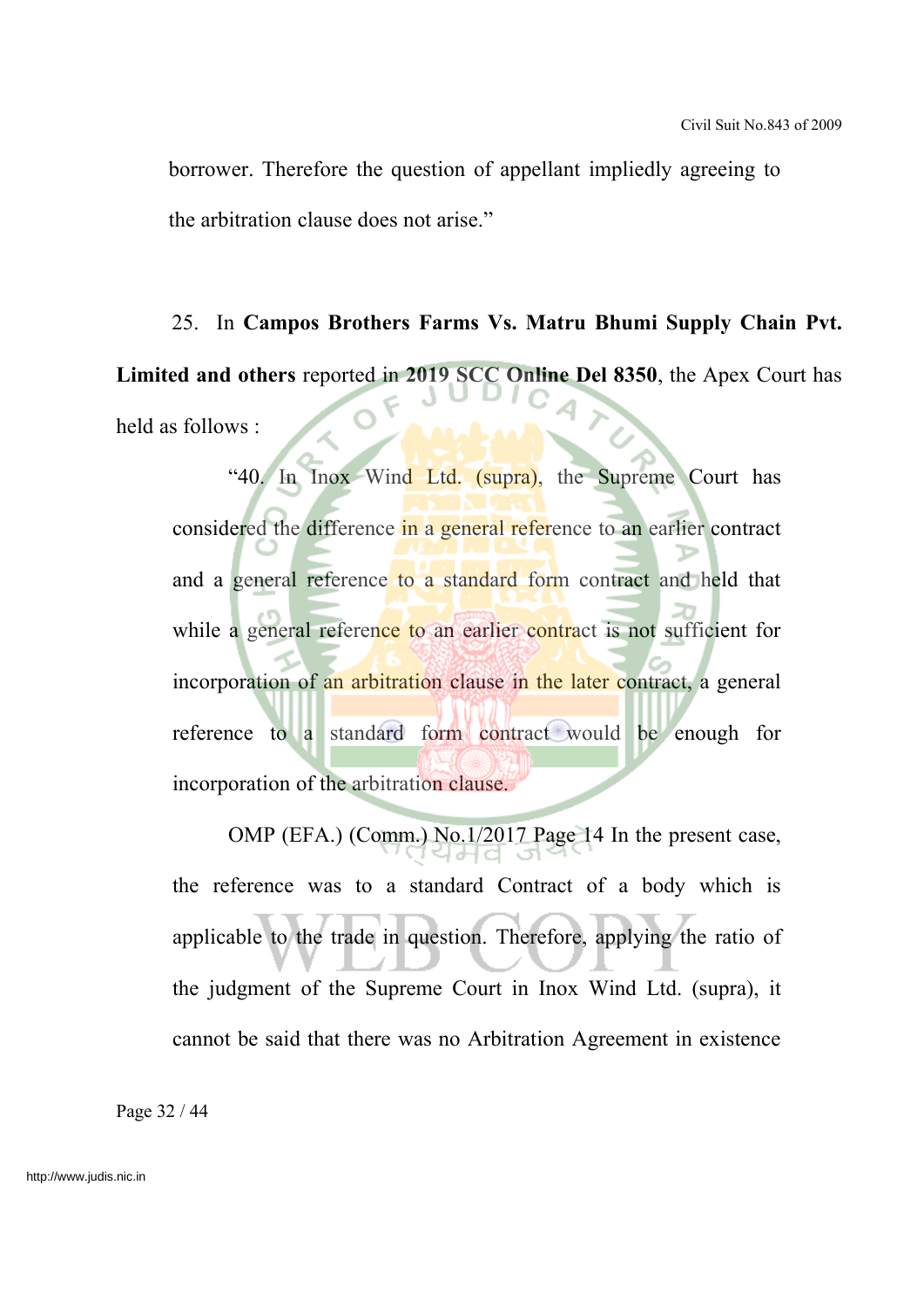between the parties, and on this ground the enforcement of the Award cannot be refused.

41. In Duro Felguera (Supra), the Supreme Court held that Section 7(5) of the Act requires a conscious acceptance of the arbitration Clause from another document as a part of their Contract, before such Arbitration Clause could be read as a part of the Contract between the parties. It was further held that the question whether or not the Arbitration Clause contained in another document is incorporated in the Contract, is always a question of construction of document in reference to intention of the parties. The terms of a Contract may have to be ascertained by reference to more than one document. The Court, however, on facts found that Original Package No. 4 tender document had been referred in the MoU therein only to have more clarity in technical and execution related matters and Arbitration Clause contained therein was not intended to be incorporated in the MoU. The finding of the Court, therefore, was on facts of the said case.

Page 33 / 44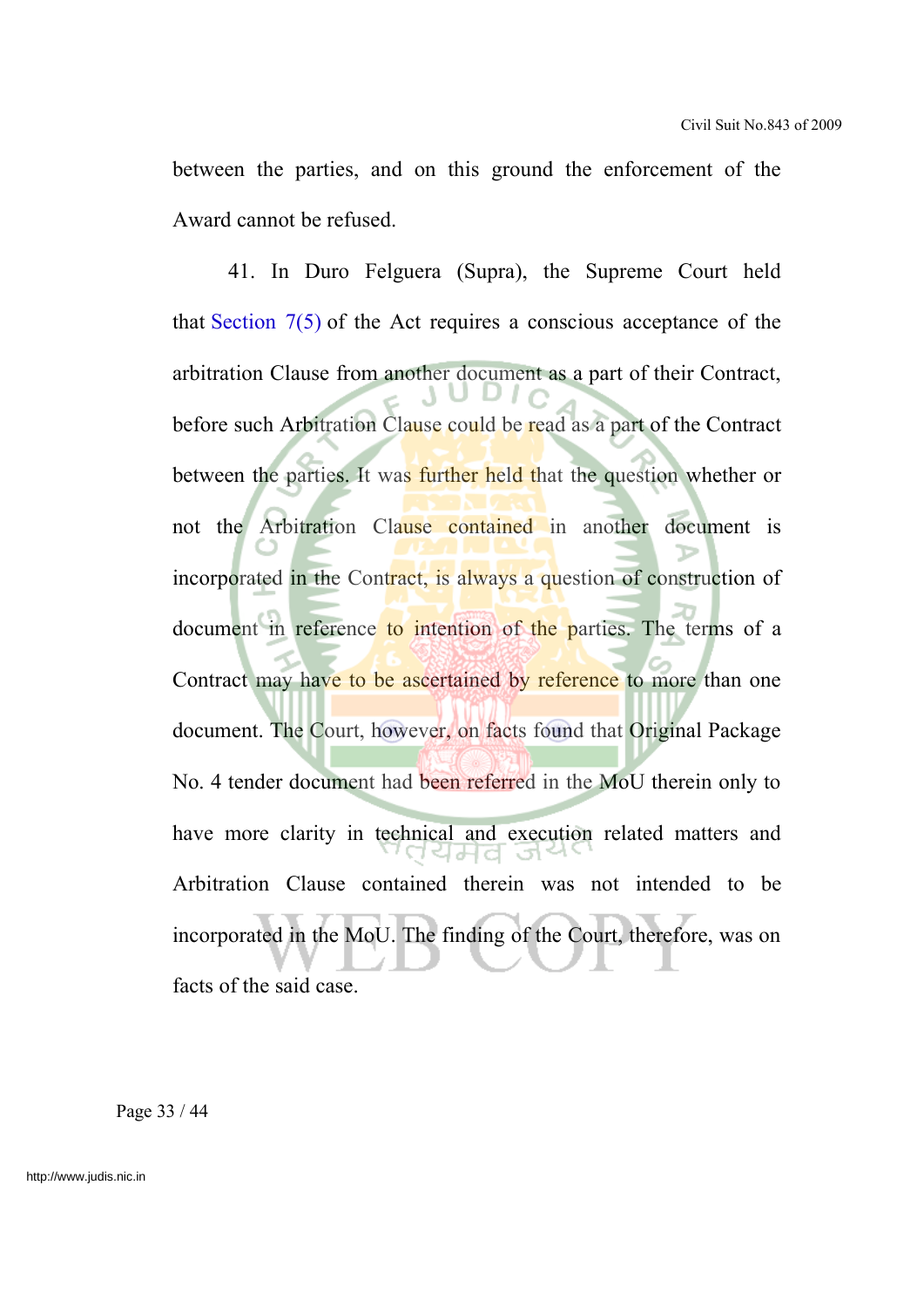In exercise of powers under Section 48 of the Act, this Court cannot consider the submissions made by the respondent nos. 1 and 2 in their e-mail dated 13.06.2016 on merit as if it is a Court of Original Jurisdiction and find out whether such submission of the respondent nos. 1 and 2 had any merit or not. Once it is found that the Arbitrator has ignored the submissions of a party in totality, whatever be the merit of the submissions, in my opinion, such Award cannot be enforced being in violation of the Principles of Natural Justice and contrary to the public policy of India as stated in sub-Section 2(b) read with Explanation 1(iii) of Section 48 of the Act."

In the above judgment, the apex Court has held that ignoring the submission in totality whatever merits of the submission such were cannot be following the principles of natural justice. But, whereas, in this case, taking note of the fact that the arbitrator has not arrived the issue such issue passed circumstances hled that the award could not be enforced.

Page 34 / 44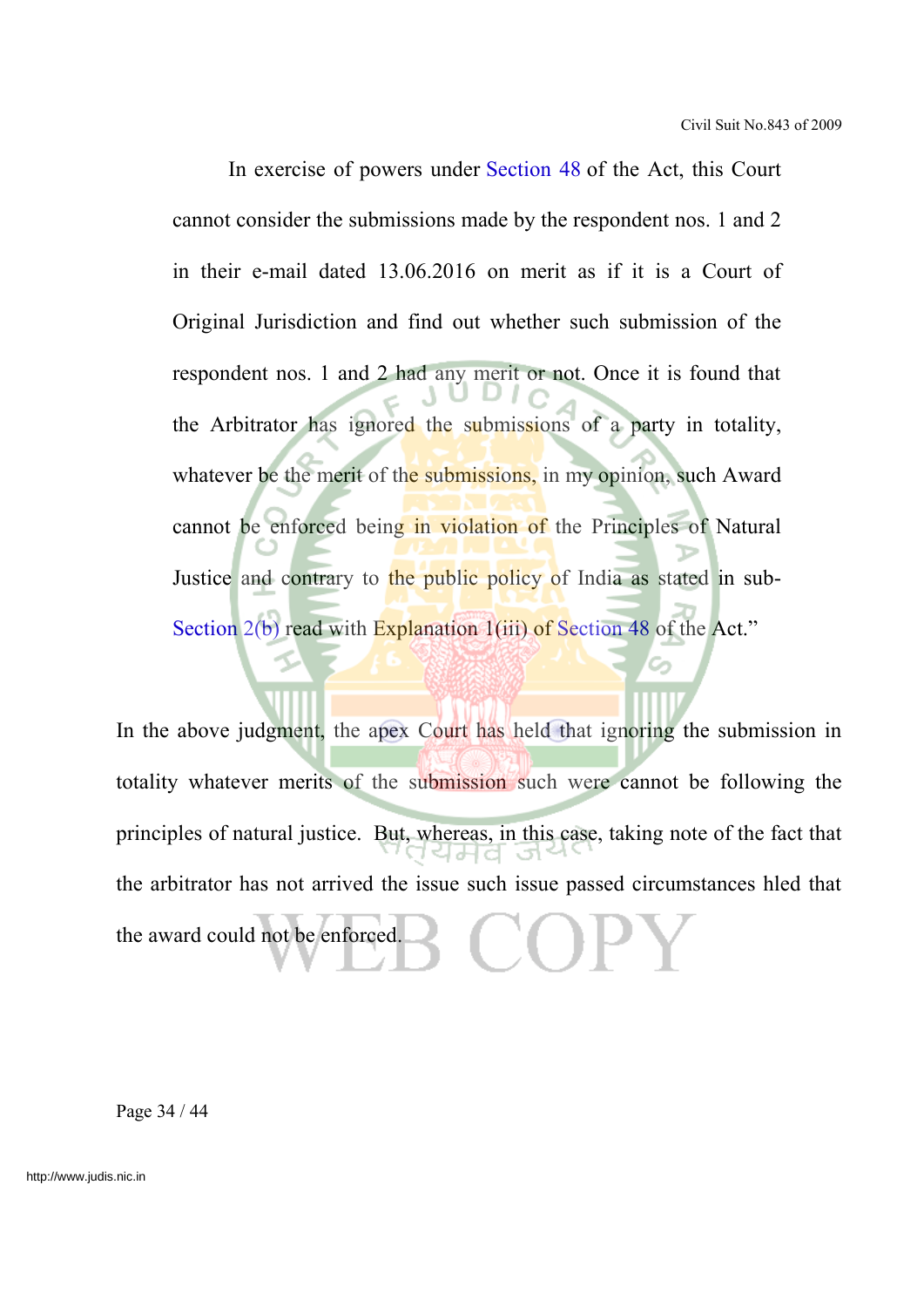26. In the judgment in **Vijay Karia & others Vs. Prysmian Cavi E Sistemi SRL & ORS** in **Civil Appeal No.1545 of 2020,** it has been held as follows :

"53. When the grounds for resisting enforcement of a foreign award under Section 48 are seen, they may be classified into three groups – grounds which affect the jurisdiction of the arbitration proceedings; grounds which affect party interest alone; and grounds which go to the public policy of India, as explained by Explanation 1 to Section 48(2). Where a ground to resist enforcement is made out, by which the very jurisdiction of the tribunal is questioned such as the arbitration agreement itself not being valid under the law to which the parties have subjected it, or where the subject matter of difference is not capable of settlement by arbitration under the law of India, it is obvious that there can be no discretion in these matters. Enforcement of a foreign award made without jurisdiction cannot possibly be weighed in the scales for a discretion to be exercised to enforce such award if the scales are tilted in its favour.

Page 35 / 44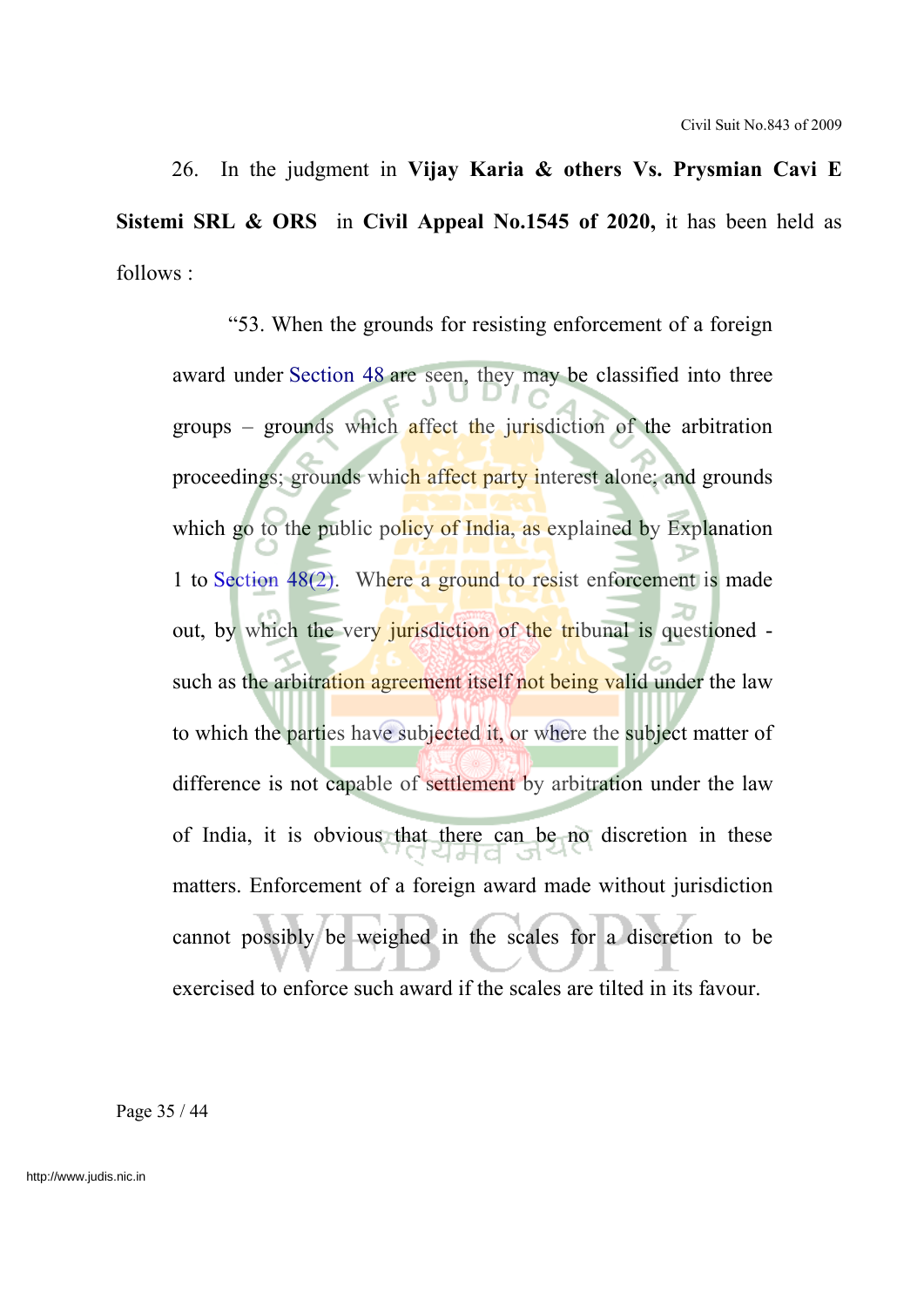54. On the other hand, where the grounds taken to resist enforcement can be said to be linked to party interest alone, for example, that a party has been unable to present its case before the arbitrator, and which ground is capable of waiver or abandonment, or, the ground being made out, no prejudice has been caused to the party on such ground being made out, a Court may well enforce a foreign award, even if such ground is made out. When it comes to the "public policy of India" ground, again, there would be no discretion in enforcing an award which is induced by fraud or corruption, or which violates the fundamental policy of Indian law, or is in conflict with the most basic notions of morality or justice. It can thus be seen that the expression "may" in Section 48 can, depending upon the context, mean "shall" or as connoting that a residual discretion remains in the Court to enforce a foreign award, despite grounds for its resistance having been made out. What is clear is that the width of this discretion is limited to the circumstances pointed out hereinabove, in which case a balancing act may be performed by the Court enforcing a foreign award.

Page 36 / 44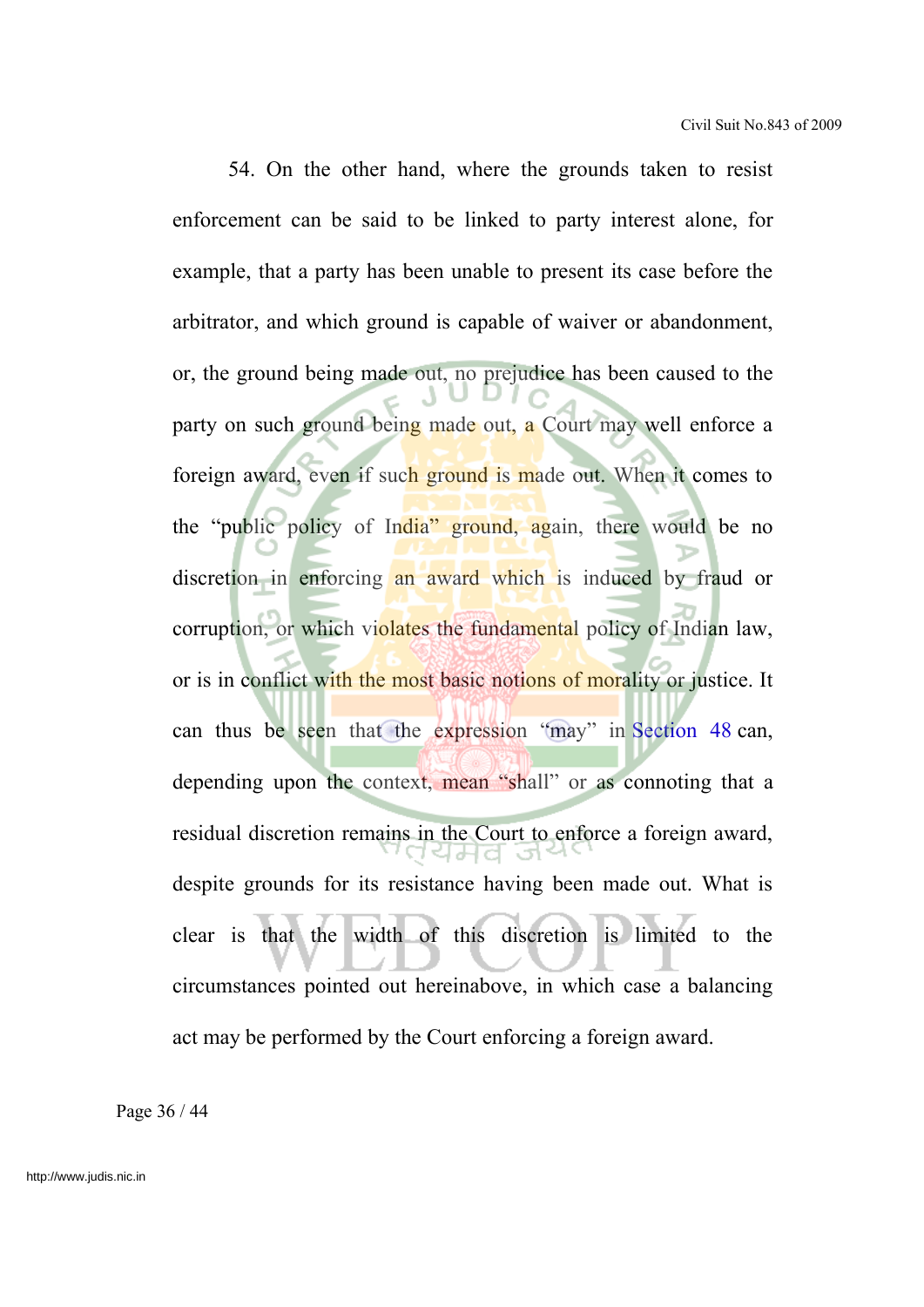57. This Court's judgment in Sohan Lal Gupta v. Asha Devi Gupta (2003) 7 SCC 492, lays down the ingredients of a fair hearing as follows:

"23. For constituting a reasonable opportunity, the following conditions are required to be observed:

1. Each party must have notice that the hearing is to take place.

2. Each party must have a reasonable opportunity to be present at the hearing, together with his advisers and witnesses.

3. Each party must have the opportunity to be present throughout the hearing.  $\circledcirc$ 

4. Each party must have a reasonable opportunity to present evidence and argument in support of his own case.

l d-l cl

5. Each party must have a reasonable opportunity to test his opponent's case by cross-examining his witnesses, presenting rebutting evidence and addressing oral argument.

Page 37 / 44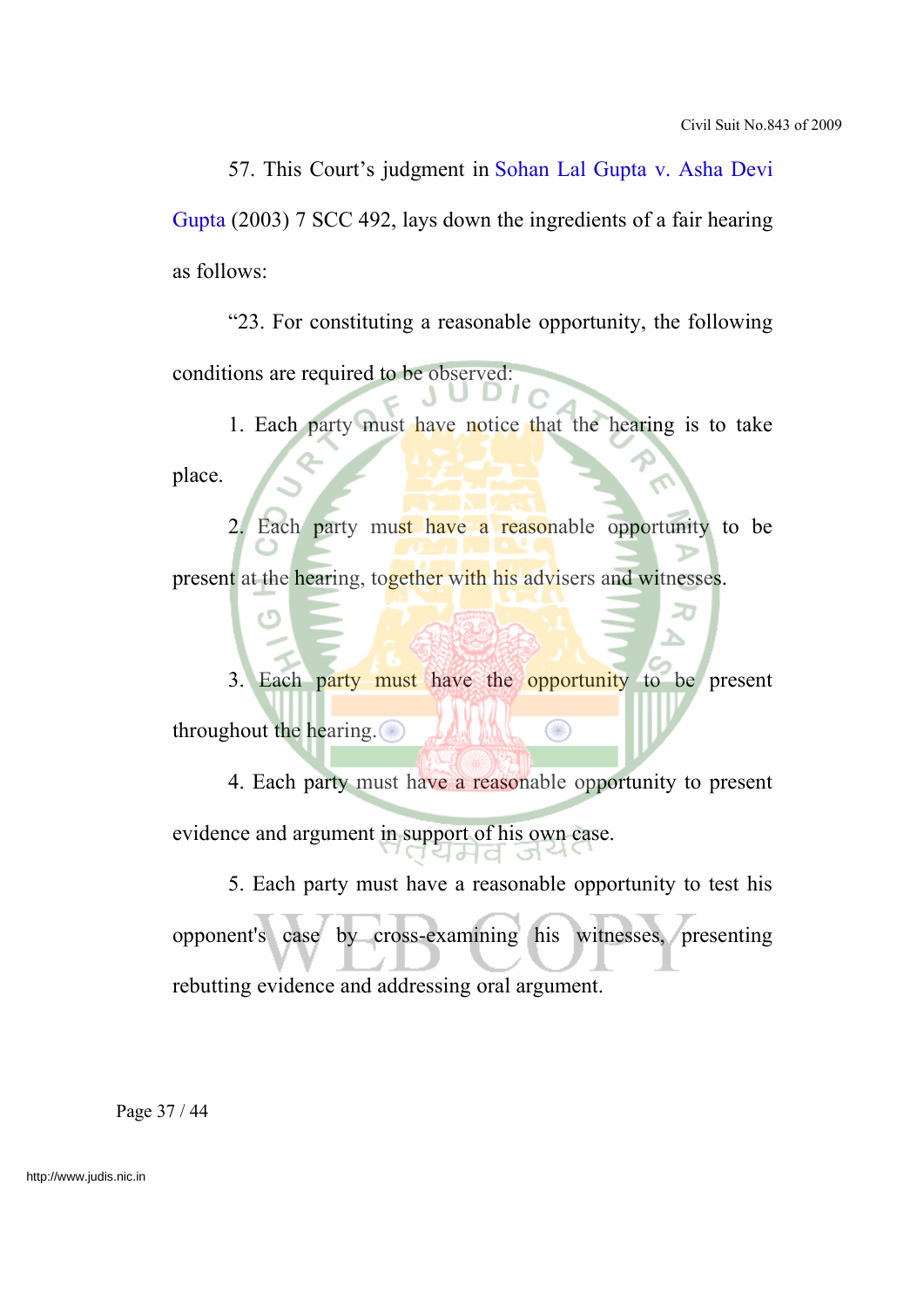6. The hearing must, unless the contrary is expressly agreed, be the occasion on which the parties present the whole of their evidence and argument."

27. In the application filed under section 9 of the Arbitration and Conciliation Act, filed before this Court, this Court has granted injunction by Order dated 27.04.2015 and in the application also this Court has recorded that the respondents 1 and 2 have not disputed the claim amount. The only contention of the respondents is that they are challenging the jurisdiction aspect. It is also decided by the sole arbitrator and the same has been confirmed by the District Court in Finland. No dispute whatsoever raised as against the borrowed amount under the loan agreement and the parties namely, the first respondent clearly admitted for reference for arbitration as per Finland laws and the guarantor, namely, the second herein executed guarantee deed and has submitted to the jurisdiction of the Finland Laws and the entire dispute has been resolved by the arbitrator pursuant to the loan agreement, viz., the principal agreement dated 06.06.2009 and the third amendment to the loan came into existence on 15.10.2012. As already discussed, merely because some inter creditor agreement

Page 38 / 44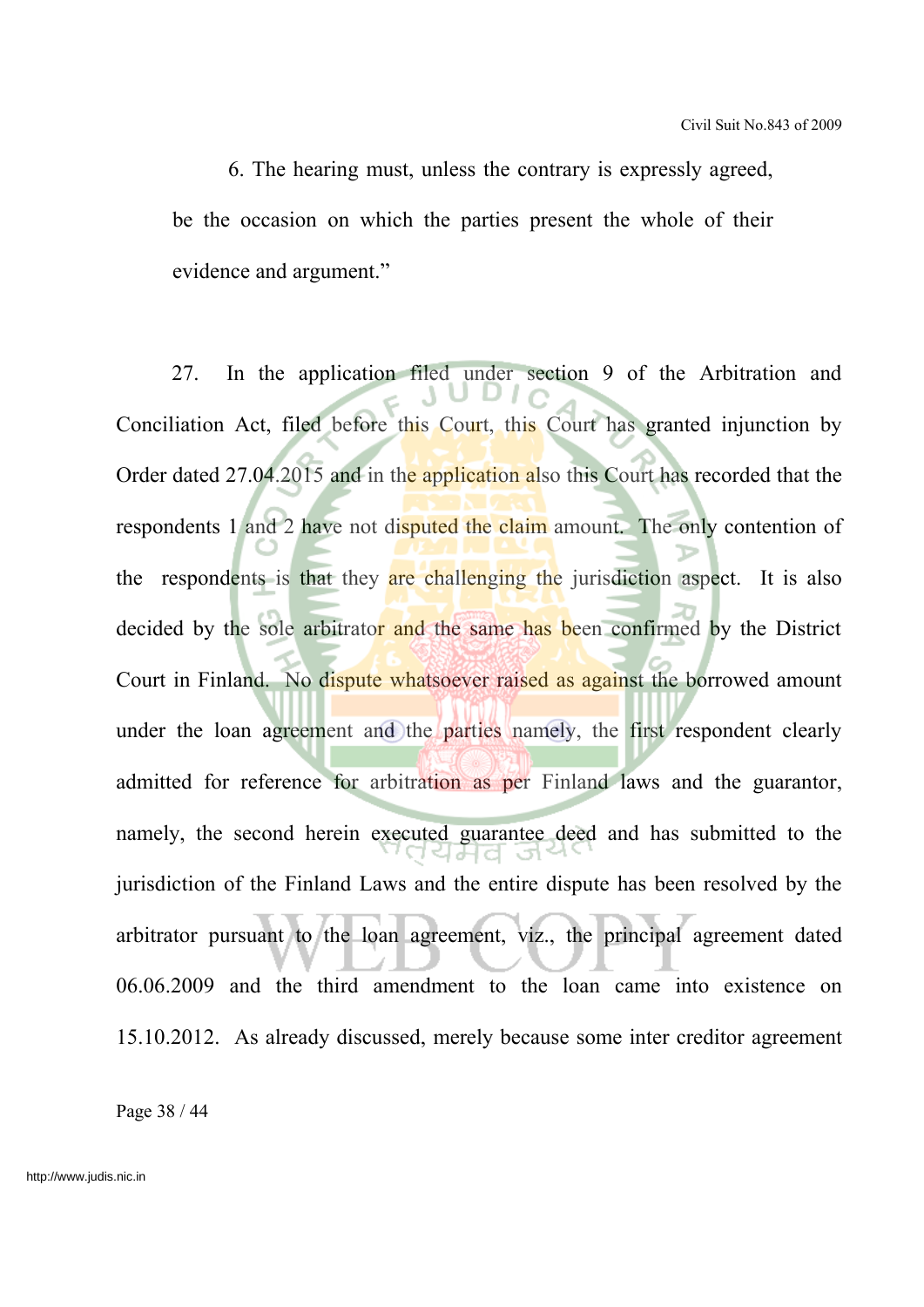entered between the lendors namely intervenor assignee UCO bank and the petitioner and security trustee agreement executed between the lenders and the first respondent in respect of the properties secured towards loan, it cannot be said that those agreements superseded the original contract. The main challenge for the enforcement of the foreign award is that the principles of natural justice is violated. It is to be noted that merely because the arbitrator did not accept the contentions of the respondents  $1$  and  $2$ , it cannot be said that there is no opportunity is given. As already stated, even assuming that the petitioner has not produced any witness, the respondents, who have taken a stand that the subsequent contract does not provide jurisdiction in Finland Courts or law, the respondents have not volunteered to produce witness on their side to substantiate their contention.

28. Be that as it may. The procedural Orders of the arbitrator clearly indicate that full opportunity has been given in every stage of the proceedings. The District Court, where the appeal has been filed, has given opportunity to the parties to examine witness. Therefore, it cannot be said that opportunity has not been given. It is also to be noted that the claim amount has not been disputed and

Page 39 / 44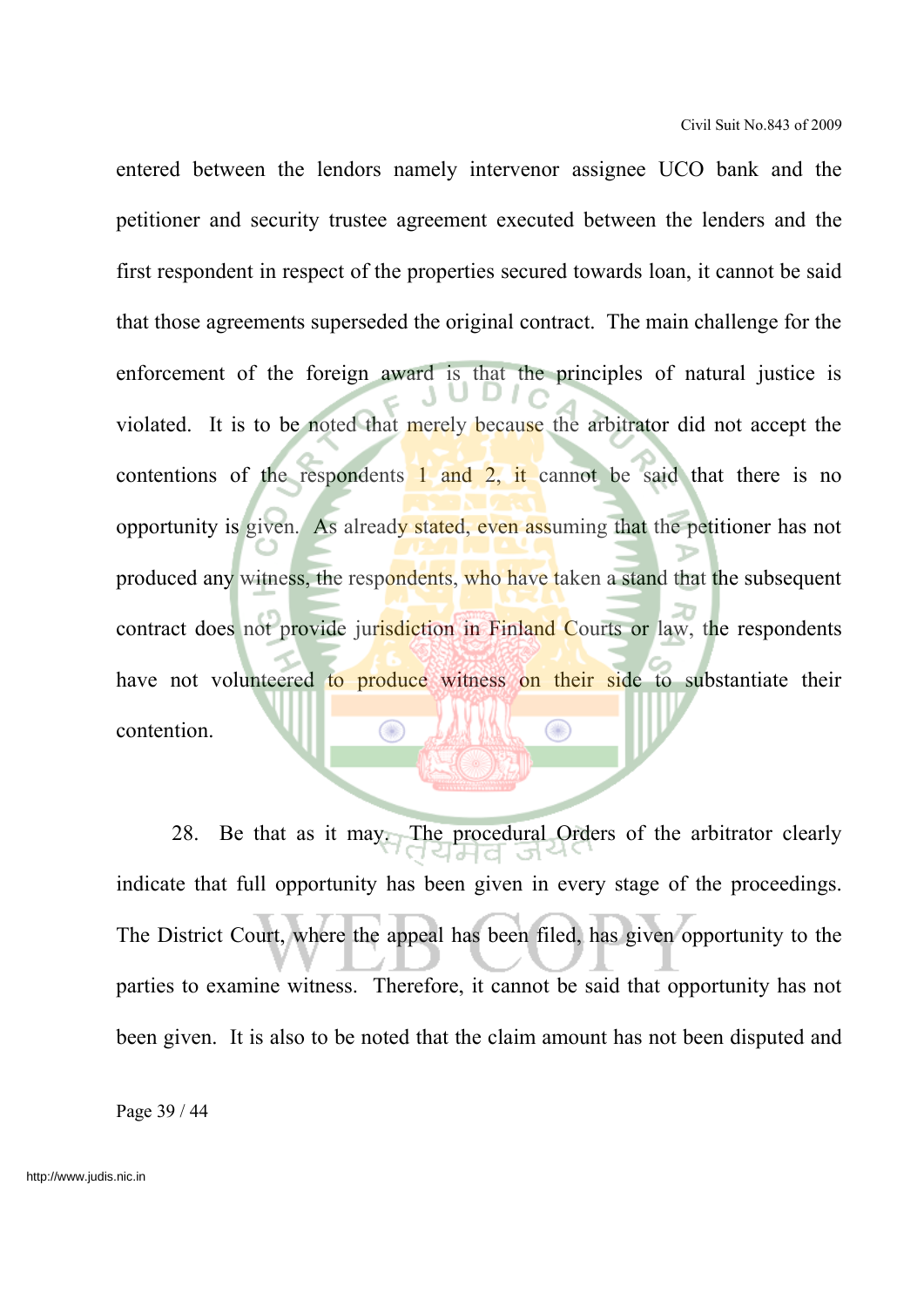borrowal of the amount has also not been disputed. The guarantee deed and the loan agreement been signed by the father and son vice versa., as though they are different entities. In the judgment in **Inox Wind Limited Vs. Thermocables Limited** reported in **2018 (2) Supreme Court Cases 519,** it has been held as follows :

14. In Habas's case (supra), Justice Christopher Clarke followed the ratio in the case of 'the Athena' (supra) and held that in single contract cases (categories 1 and 2), a general reference would be sufficient for incorporation of an arbitration clause from a standard form of contract. In cases falling under categories 3 and 4 mentioned above which are two contract cases, it was held that a stricter rule has to be followed by insisting on a specific reference to the arbitration clause from an earlier contract. Reliance placed on the judgment of Sir John Megaw in Aughton v MF Kent Services [1991] 31 Con L.R. 60 was repelled in the following terms:

"53 I do not regard myself as bound by the decisions of the Court of Appeal in Aughton v Kent and The Ethniki to reach a

Page 40 / 44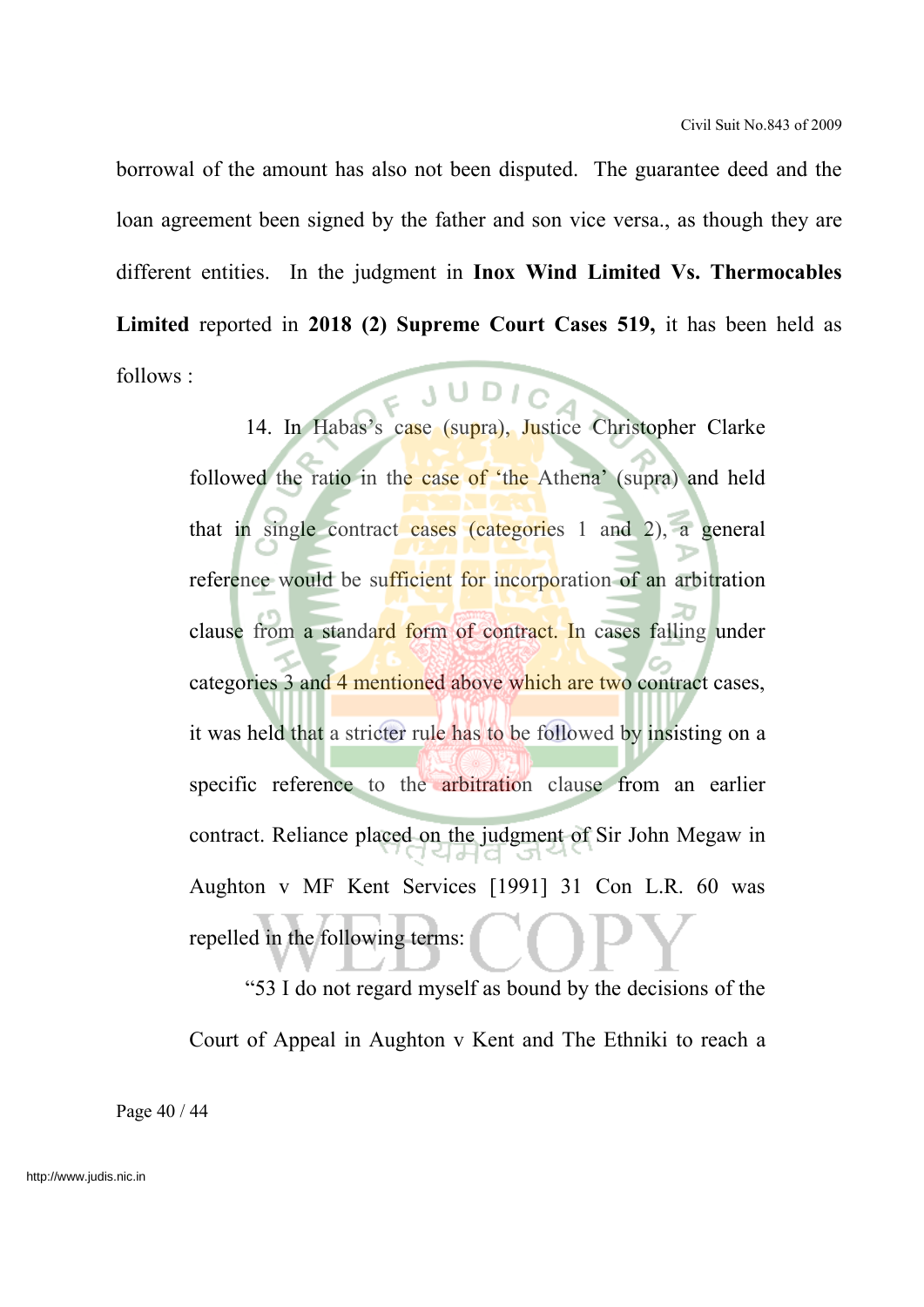different conclusion. Both were two-contract cases. Further the judgments of Sir John Megaw and Lord Justice Ralph Gibson are, in part in conflict so as to preclude either of them being binding authority even in a two contract case. The agreement of Evans LJ with Sir John Megaw's " analysis of the authorities with regard to arbitration clauses and specifically with regard to the incorporation of charterparty arbitration clauses into bills of

lading " was obiter."

29. The claim amount has not been disputed and the borrowal of the loan has not been disputed. Based on the default in repayment of the loan, the proceedings has been initiated as per the agreement. In such view of the matter, as long as the respondents 1 and 2 show prejudice due to the alleged violation of principles of natural justice. Mere complaining that opportunity for oral evidence has not been provided by the arbitrator, particularly with regard to the jurisdiction issue, it cannot be said that the award is not enforceable. Hence, the contention of the respondents 1 and 2 cannot be countenanced. As far as the contention of the intervenor is concerned the apprehension of the intervenor that since the inter

Page 41 / 44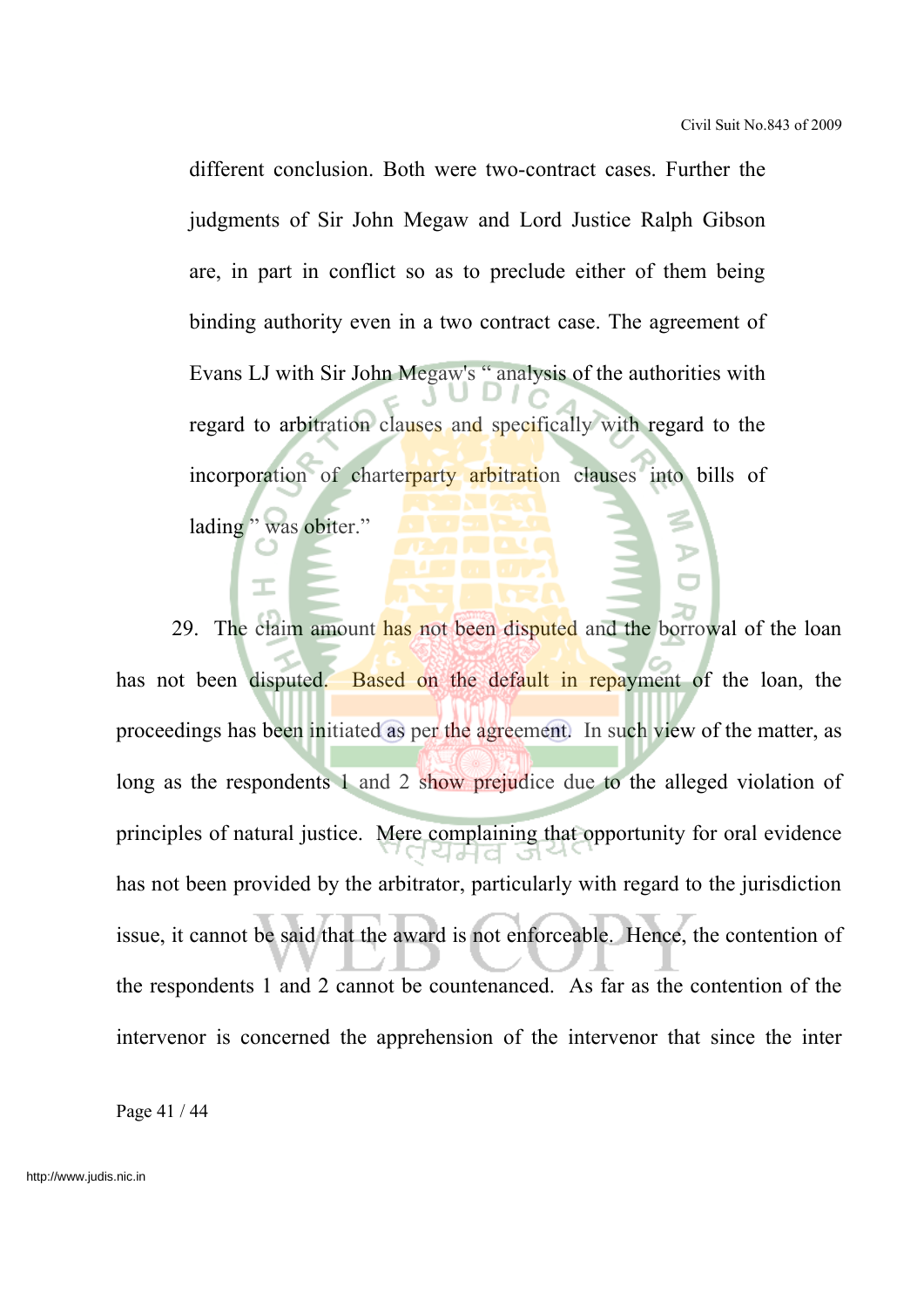creditor agreement has been entered between the parties, any dispute arise between the parties, the parties have agreed to the jurisdiction of the Courts in Chennai in India and such apprehension has no legs to stand for the simple reason that the inter creditor agreement has been executed by the applicant and the intervenor herein and subsequent to the same, security trustee agreement has also been executed to enforce security and to protect the right of the lender. Only when the dispute arise in respect of the enforcement of the security as against each other in pursuant to the agreement, in such situation, the clause governing the jurisdiction apply to the lenders, particularly when the dispute arise out of the contract namely security trustee agreement. Though there are some clauses in security trustee agreement, that cannot be germane of consideration in this matter, it is submitted that the intervenor has already initiated proceedings under the SARFAESI Act as per the security trustee agreement. Only when actual dispute arise between co lenders as per inter creditor agreement or security trustee agreement, clause ᅥᆔᇹ governing arbitration between the parties can be pressed into service and not before that. Therefore, when the award has been passed on the basis of the loan agreement, the intervenor has no right to object for its enforcement. It is for the intervenor to enforce the security as per the rights created in the agreements and

Page 42 / 44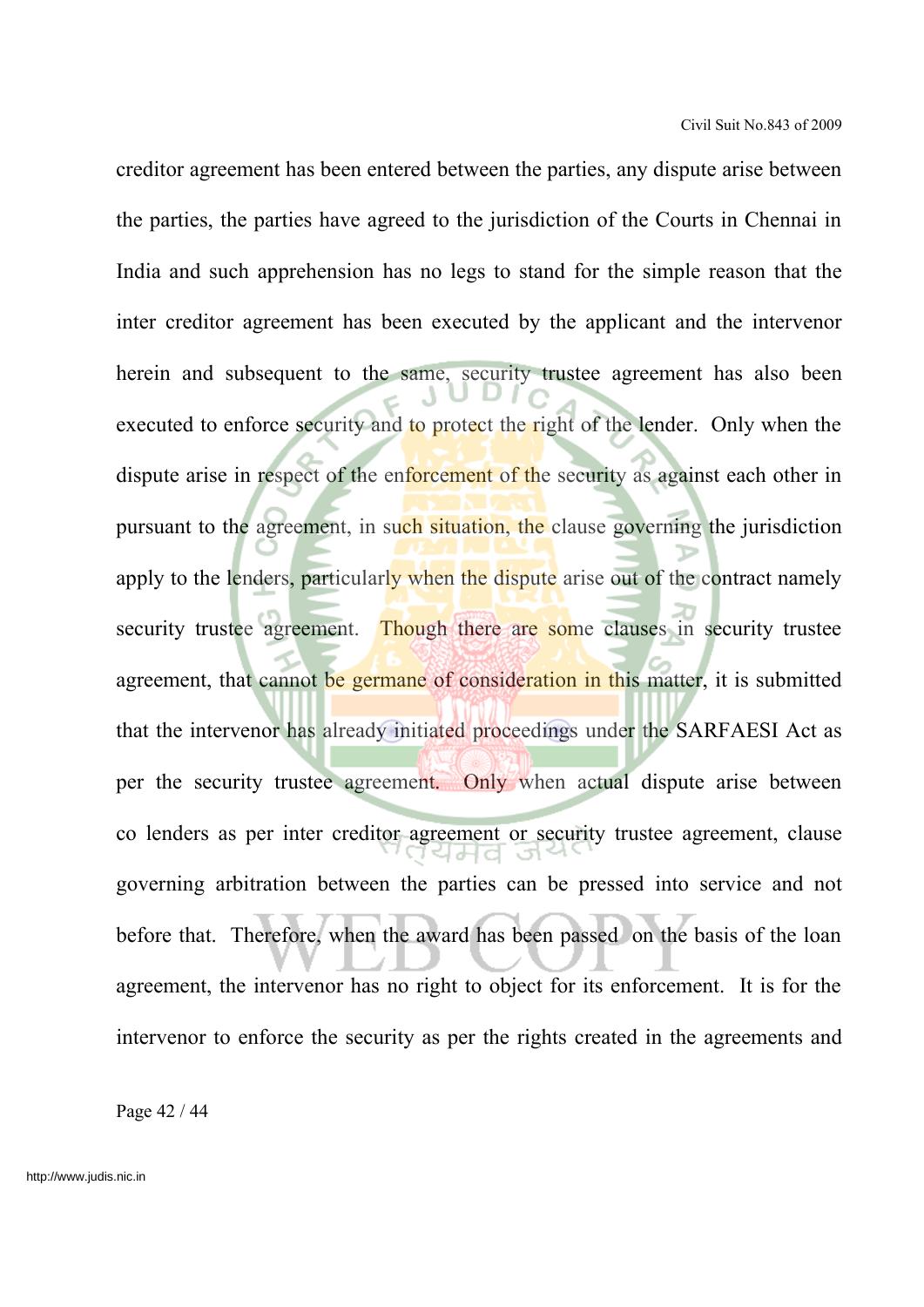the intervenor has no right in this matter to object the foreign award. Accordingly, this Court hold that the award dated 16.09.2015 is enforceable and the applicant is at liberty to file an execution petition to realise the award amount as per law as a decree of Civil Court.



Page 43 / 44